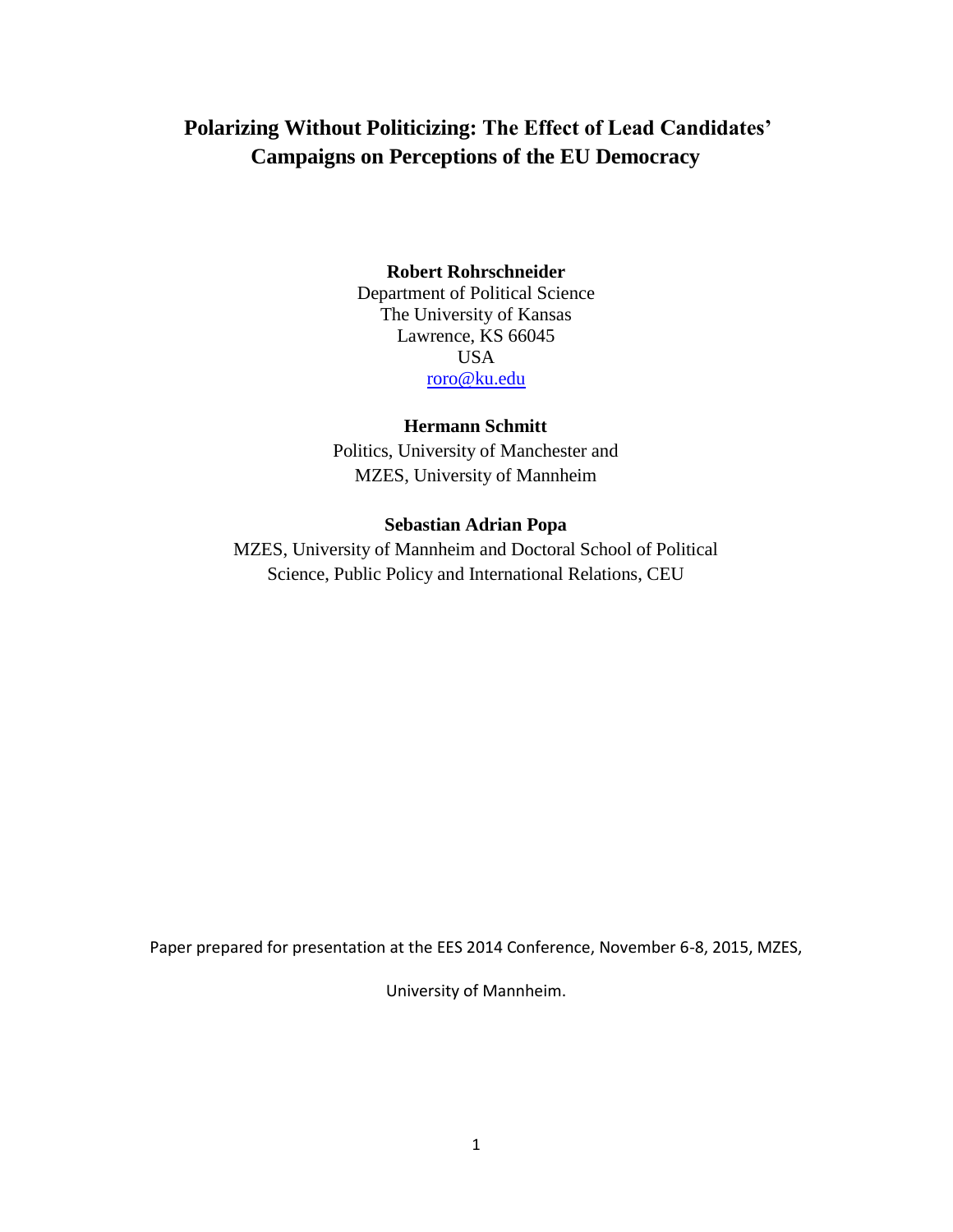Has the presence of *Spitzenkandidaten*—"lead-candidates"—in the 2014 European parliamentary election achieved its desired goals? A clear objective of the development of this new institutions was to personify the EU and thus to make the Europe-wide polity more palatable to voters. In the long run, so the argument goes, visible candidates will convey to electorates the fact that they have a choice in the European parliamentary election, via the policy reputation of candidates and their parties. Ultimately, this was to increase interests in the election, raise turnout during the election, and help reduce the perceived distance between the EU and voters after the election. In short, hopes were pinned to the expectation that the EU becomes more relevant and democratic. Has this objective been achieved? This paper adds to an answer of this question by analyzing whether evaluations of lead candidates influence voters' evaluations of the EU democracy.

Normatively, a positive influence of candidates on perceptions of the European Union is sorely needed after the most severe economic crisis since the Great Depression raises questions about the ability of the EU to represent the preferences of mass publics. Since 2008, non-elected actors, like financial markets and international economic organizations like the IMF increasingly shape public policies especially in crisis countries. Citizens in Greece, Portugal, and Spain have clearly noticed this development as they not only demonstrate against austerity policies but increasingly support new political parties that articulate this loss of sovereignty. The success of SYRIZA in Greece symbolizes this turn away from pro-EU parties in Europe. Other countries may experience similar political developments as the popularity of the Italian M5S and, more recently, the Spanish Podemos is fueled by a growing disapproval of the way the EU has designed financial rescue policies. In short, current economic conditions raise the marked possibility that national and EU-wide institutions increasingly fail to articulate the interests of mass publics.

The recent crisis, therefore, puts the quality of democratic governance at the EU level into sharp relief. Nowadays, national governments struggle all too often with the conflicting preferences of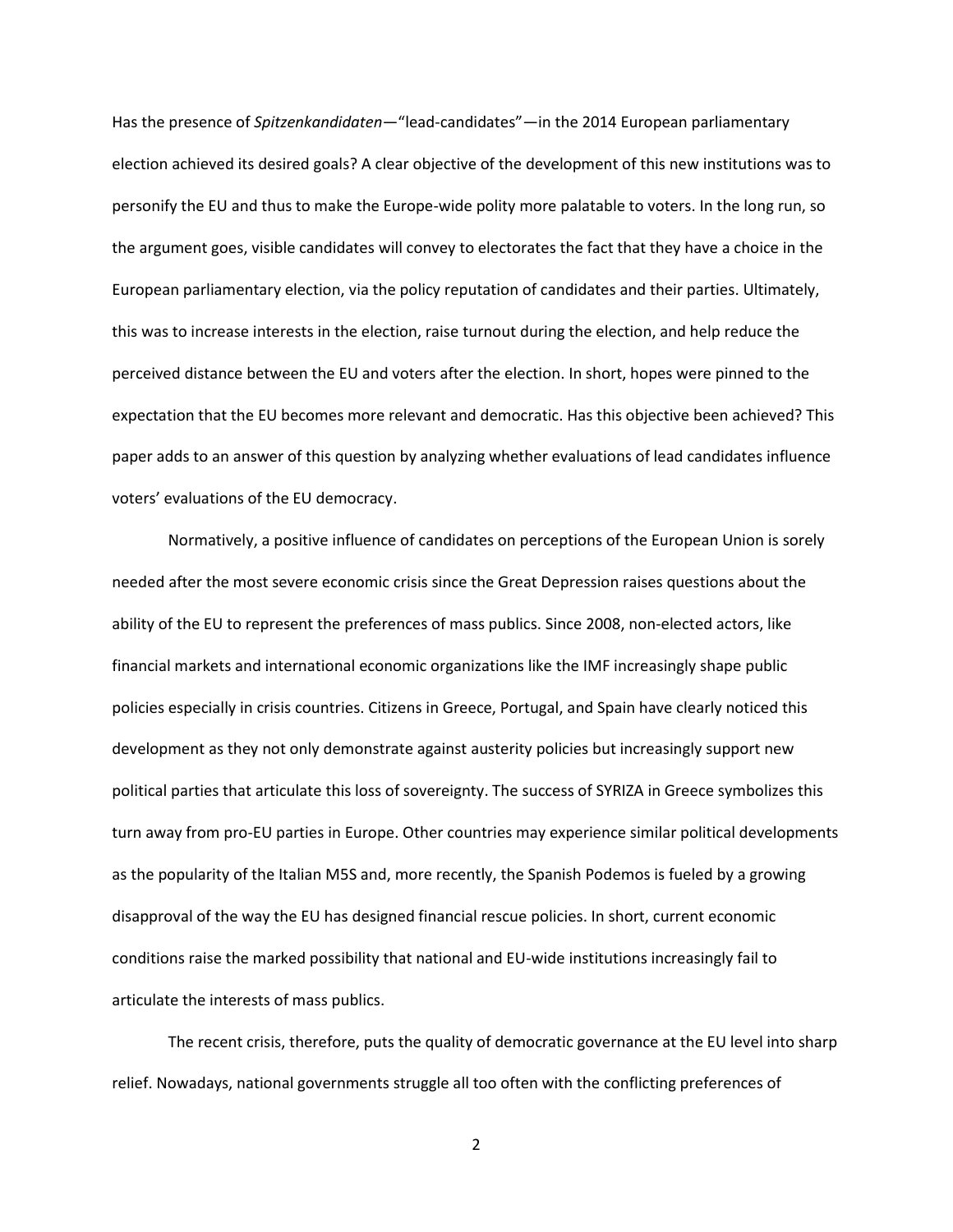international economic actors, governments in other Euro-member countries, and their domestic constituencies. This tension in the governance of the Eurozone reinforces criticisms about the weakness of the EU's parliament, the dominance of the EU's executive institutions, and the EU's lack of public involvement in the evolving constitutional design of the EU. This makes it all the more important to assess whether the presence of lead candidates successfully conveyed to publics a sense that the institutions of the EU care about public's preferences— a declared goal to feature lead candidates. In this spirit, both the European Parliament and the European Commission hoped that this institutional innovation would mobilize voters to take a greater interest in European elections and strengthen the electoral connection between voters, parties, and the European parliament. While the attempt of the Parliament to impose the lead candidate of the victorious group as Commission President was met with some opposition in the Council, the EP ultimately won the inter-institutional battle when Jean-Claude Juncker was designated as the successor of Manuel Baroso and the next Commission President. However, this leaves the question of what impact, if any, the innovation of candidates competing for the Commission presidency had on the nature of the elections in particular and on mass perceptions of the EU democracy in general. We begin our analysis by describing European voters' perceptions of the lead candidates.

Then, our theoretical considerations of the influence of lead candidates in the 2014 election on the EU's democratic profile led us to consider two models. A first one, which we call the "polarization" model argues that candidates can have a *twofold* influence on public perceptions of the EU. On one hand, it may enhance the EU's democratic image if lead candidates spur positive perceptions of the EU. This is clearly what well-meaning proponents of this new institution envisioned. But *Spitzenkandidaten* can also rouse negative feelings about the EU, namely when they remind those with skeptical views about integration what they actually dislike about the European Union. In short, in an unanticipated twist, the presence of lead candidates may not just have the desirable effect of mobilizing pro-EU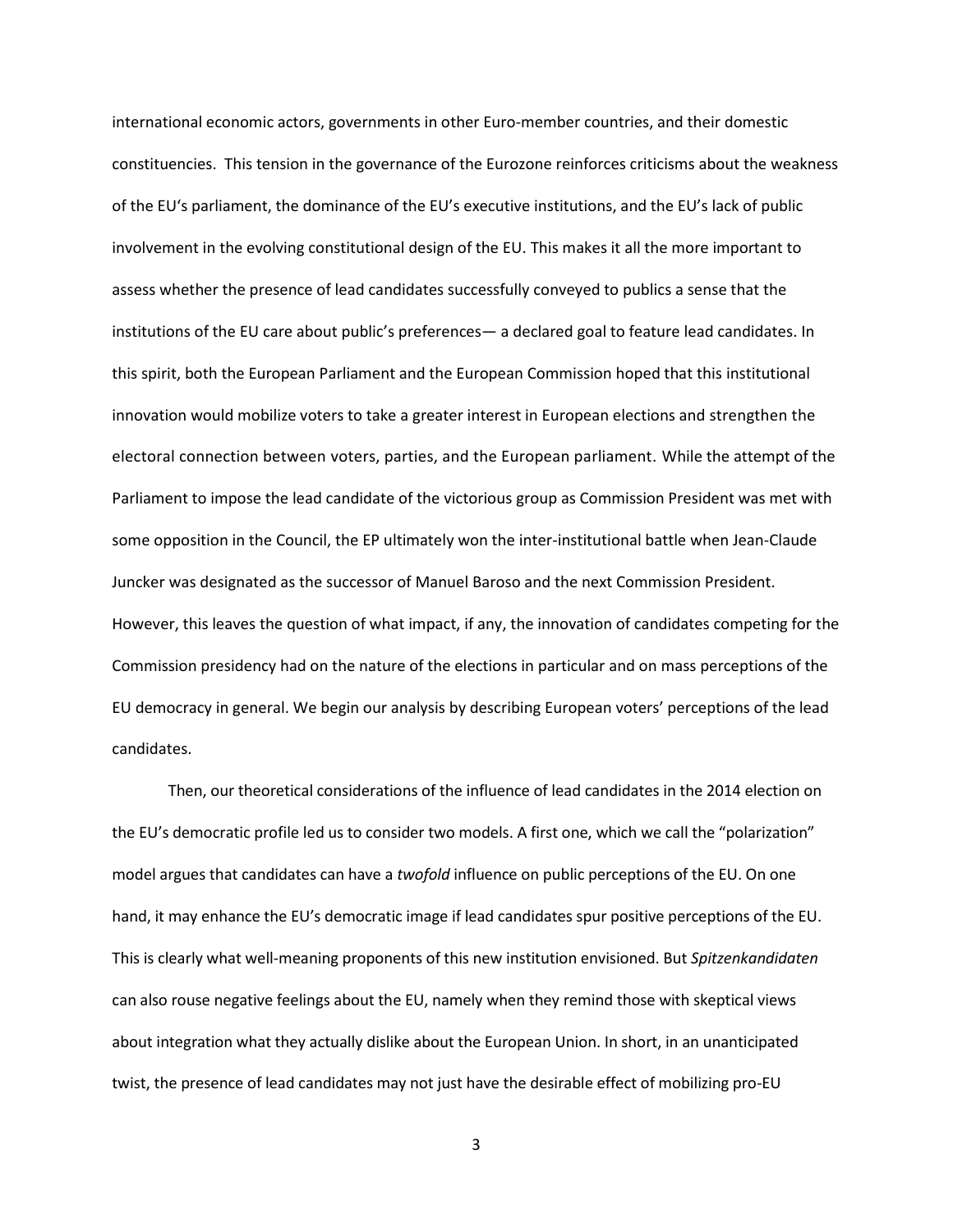sentiments but may actually reinforce criticisms about the EU among those with negative priors about integration. We contrast the polarization model with a "politicization" model which predicts that instead of seeing a polarized response, we may actually see a more familiar partisan response to lead candidates: those who identify with the party of the lead candidate, like their candidate and think it's a good idea to have his/her candidate personify the EU; those who identify with a different party or belong to the camp of independents, do not support the candidate in question. The partisan model takes the central role of domestic parties as its starting point and suggests that the institution of *Spitzenkandidaten* has little independent effect on perceptions of the EU in one way or another.

On the whole, our study finds support for the polarization model but little evidence for the partisan mechanism towards a growing politicisation. Our analyses clearly show that the presence of lead candidates has had a polarizing effect on citizens' perceptions of EU democracy, with important implications. For one, lead candidates do not just shape the views of those who support integration but affect those who oppose it as well—something that cannot have been intended by either creators of the institutions nor lead candidates themselves. What is more, the effect we find emerges even though all major candidates are widely known to be pro-EU. We suspect that if a lead candidate with a distinct anti-EU image—like Nigel Farage—had run in the parliamentary election, the polarizing effect would have been even larger. (We will address in the conclusion the thorny question of whether this means the experiment ought to be abandoned.)

### *Spitzenkandidaten in the 2014 European Parliamentary Elections.*

At the heart of this reform of the EP electoral process was a constitutional innovation in the Lisbon Treaty's article 17, which stated that the results of the European Parliament elections should be taken into account when selecting a Commission President. To reinforce this link, the member parties of the major political groups of the European Parliament decided to each rally behind a common lead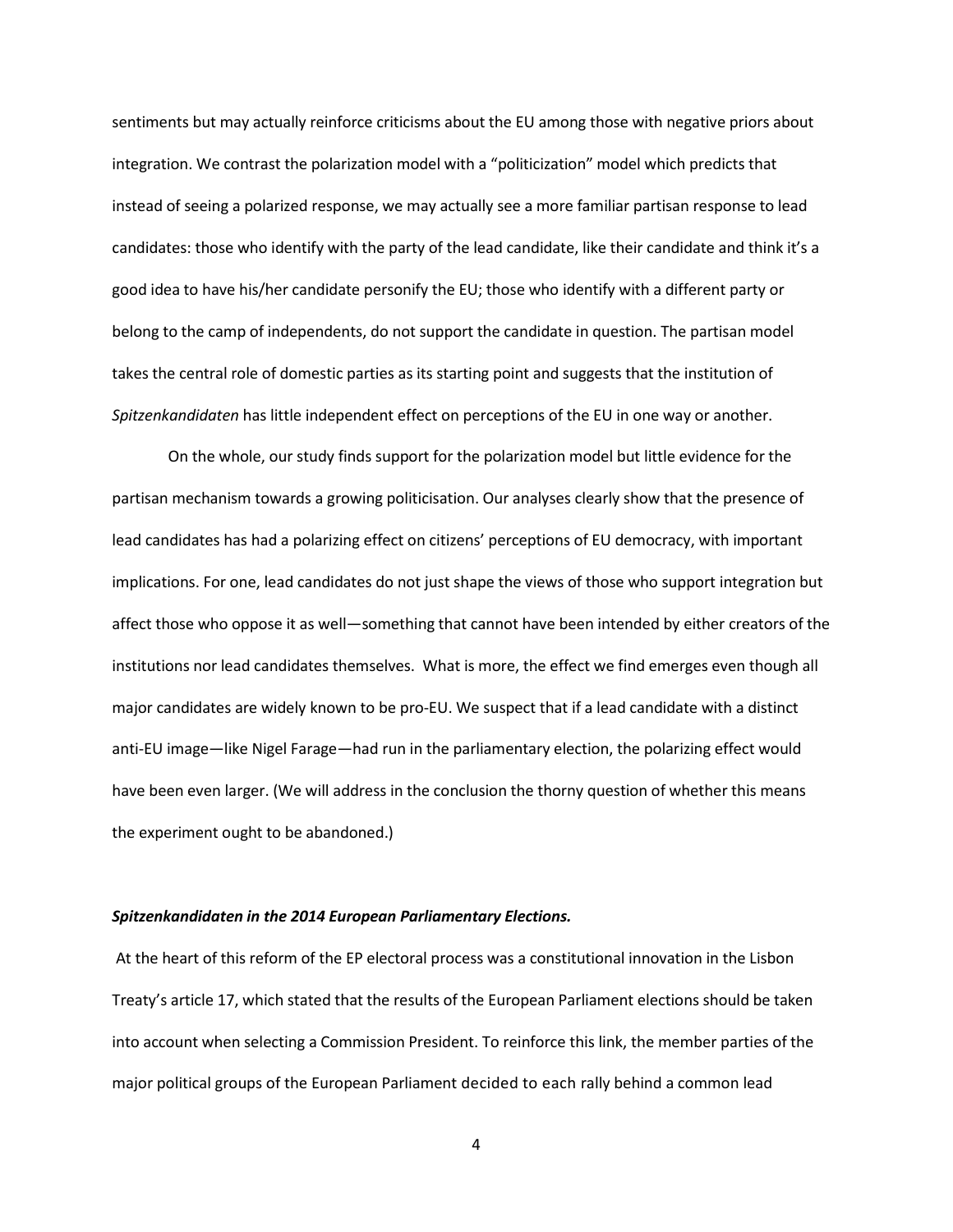candidate. Hence, for the first time in the history of direct elections of the European Parliament, the extra-parliamentary party organisation of five major political groups of the European Parliament offered voters a choice regarding the next President of the European Commission: Jean Claude Juncker (European People's Party, EPP), Martin Schulz (Party of European Socialists, PES), Guy Verhofstadt (Alliance of Liberals and Democrats for Europe, ALDE), Ska Keller and José Bové (European Green Party), and Alexis Tsipras (Party of the European Left). Two euro-sceptical EP groups -- the European Conservatives and Reformists (headed by the British Conservatives) and the Europe for Freedom and Direct Democracy group (headed by the British UKIP) – did not present lead candidates.

Both the European Parliament and the European Commission hoped that this innovation would mobilize voters to take a greater interest in European elections and strengthen the electoral connection between them. While the attempt of the Parliament to impose the lead candidate of the largest group as Commission President was met with some opposition in the Council, the EP ultimately won the inter-institutional battle when Jean-Claude Juncker was designated as the successor of Manuel Baroso and the next Commission President. However, this leaves the question of what impact, if any, the innovation of candidates competing for the Commission presidency had on the nature of the elections in particular and on the nature of representation at the EU level in general.

### **Perceptions of Representation**.

In order to assess whether lead candidates mobilize citizens to turnout to vote and enhance positive evaluations of the EU's democratic performance amid the crisis is born out in the 2014 European parliamentary election, we need to consider its conceptual components. Chief among them is a perception that the EU articulates the interests of citizens since democratic representation is a core requirement of western democracies (Dahl, 1989; Pitkin, 1967). The extant research literature suggests two general mechanisms through which representation occurs and which may underlie citizens'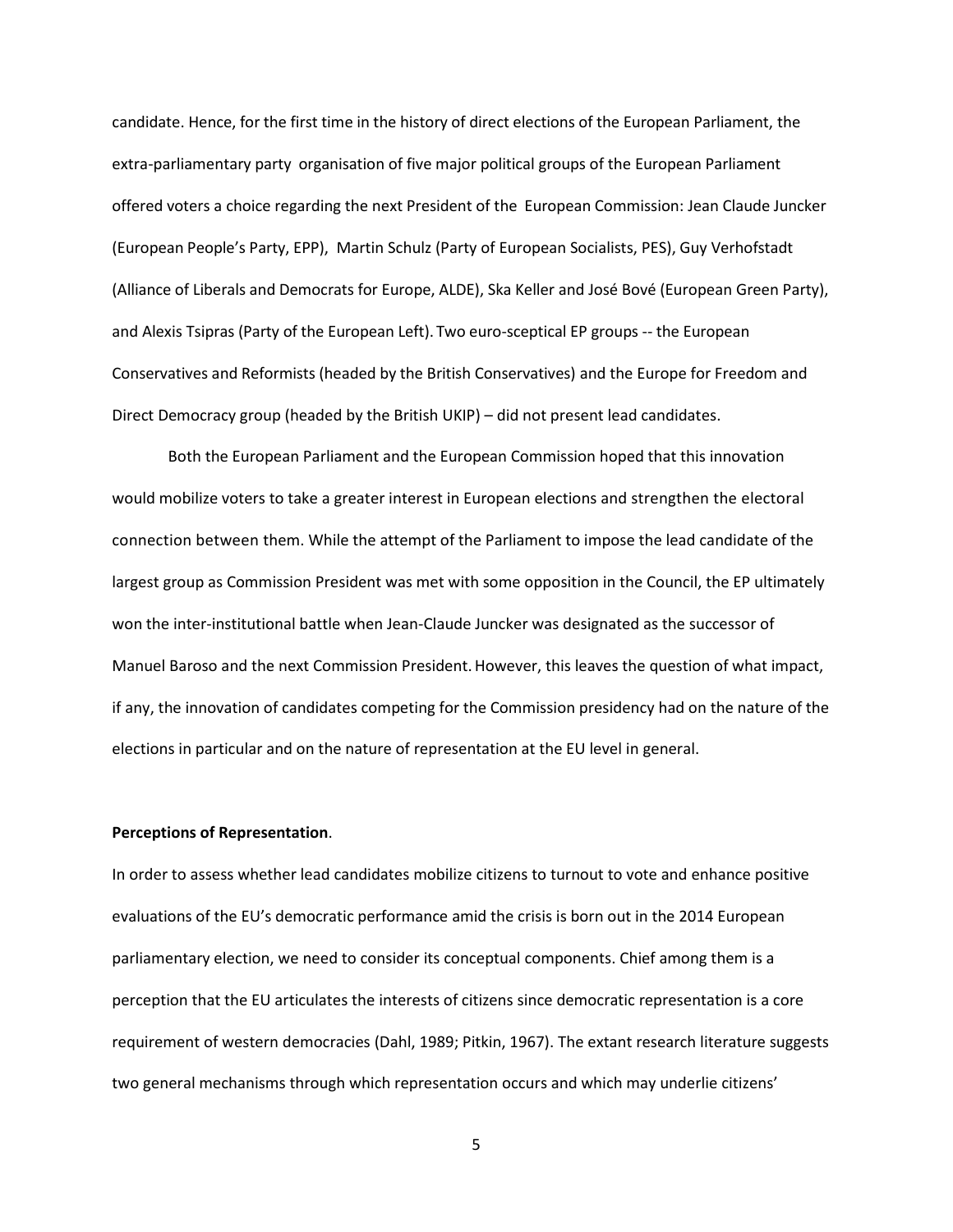perceptions of the representative process: a substantive and a procedural dimension. Substantively, political representation means that political systems deliver those goods that people prefer, at least some of the time. From this perspective, representation of publics in the EU requires that the interests of citizens partly reflect their policy preferences. For this reason, much representation research includes evaluations of the economy as a predictor of representation perceptions (Bartels, 2008; Rohrschneider, 2005).

Representation also means, however, that citizens have a fair chance to obtain something they value—even if they end up not getting it. For most people realize that they cannot obtain preferred goods all the time given the competition for scarce resources. For that reason, they must have a sense that they had a fair chance to obtain goods they prefer (Dahl, 1989; Sanchez-Cuenca, 2000; Tylor 1989). If they do, they may well evaluate the democratic performance of a regime positively even if they did not obtain preferred policies. Thus, both substantive and procedural aspects form the basis for citizens' assessment of whether a system articulates their interests.

Given the complexities of political representation in modern democracies, most research stresses the substantive component. For example, studies that examine the degree to which parties and voters agree on issues and ideologies are at their core concerned with whether institutions deliver products that match the preferences of mass publics (Dalton et al., 2011; Powell, 2000; Rohrschneider and Whitefield, 2006, 2012; Schmitt and Thomassen, 1999; Thomassen and Schmitt, 1997). Other analyses compare the position of electoral pledges made by parties to the ideological preferences of voters (Adams et al., 2004). A more recent stream of research stresses the procedural foundations of regime evaluations (Rohrschneider, 2002, 2005; Sanchez-Cuenca, 2000).

### **Representation and lead candidates**.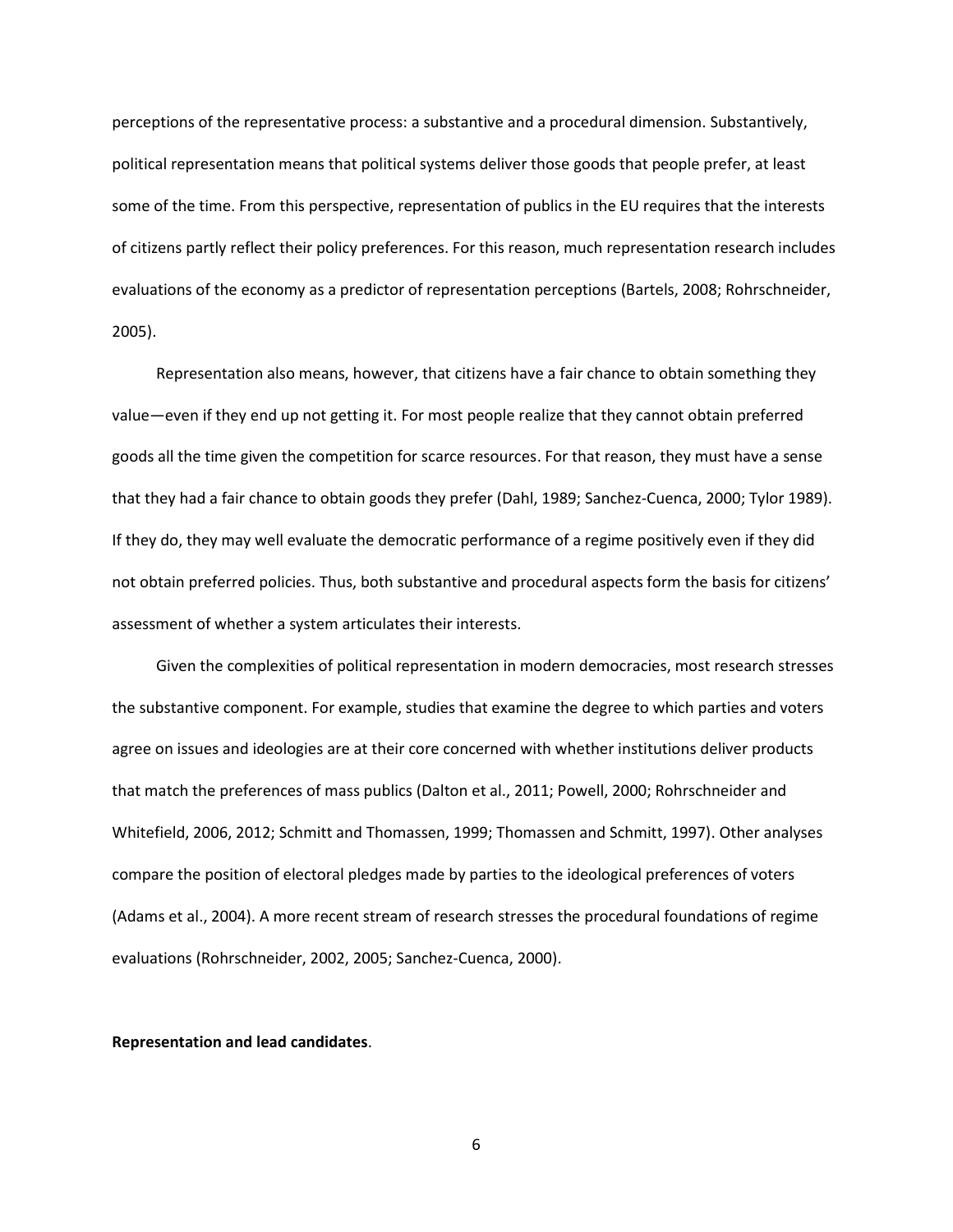Against this backdrop, how may the presence of lead candidates influence citizens' evaluations of the EU's democratic performance? The core idea was to politicize and personalize the choice into the EP election campaigns by having competing Commission President candidates with alternative political agendas nominated by Euro-parties, and in turn by having the winning party group nominate their Candidate as the future President of the Commission(Hix, 1997, 1998). In a word, lead candidates may enhance perceptions of substantive representation. Such a change was expected to lead to "public identification of the policy options on the EU table ... In short, there would be democratic politics in the EU for the first time" (Hix, 2008: 164). These hopes were also echoed by both the Parliament and Commission, which expressed the expectation that the Candidates would contribute to creating a direct link between EU citizens and the future president of the Commission (European Parliament 2012; European Commission 2013;).

In addition, a general expectation was that lead candidates would increase perceptions of procedural representation by increasing the accountability of the Commission, and more generally the democratic legitimacy of EU policy-making. In other words, the EP elections would now allow voters to provide the EU executive with a genuine democratic mandate, and to subsequently reward or punish the office holders for the relative realization of this mandate. The increase in electoral accountability in EP elections would also contribute to the legitimacy (so-called input legitimacy) of the European Union (Schmitt, Hobolt and Popa 2015; Hobolt, 2014). There is, in short, a substantive and procedural mechanism which links perceptions of political representation at the EU-level to the competition among lead candidates.

Clearly, the intent of the EU was to strengthen the EU's legitimation of abstract and remote institutions to citizens. By putting a 'face' on the competing Europarties/EP party groups, so the argument goes, lead candidates personify the programs and platforms of their respective political parties (both on national and EU levels). This is all the more so the case because the candidates of the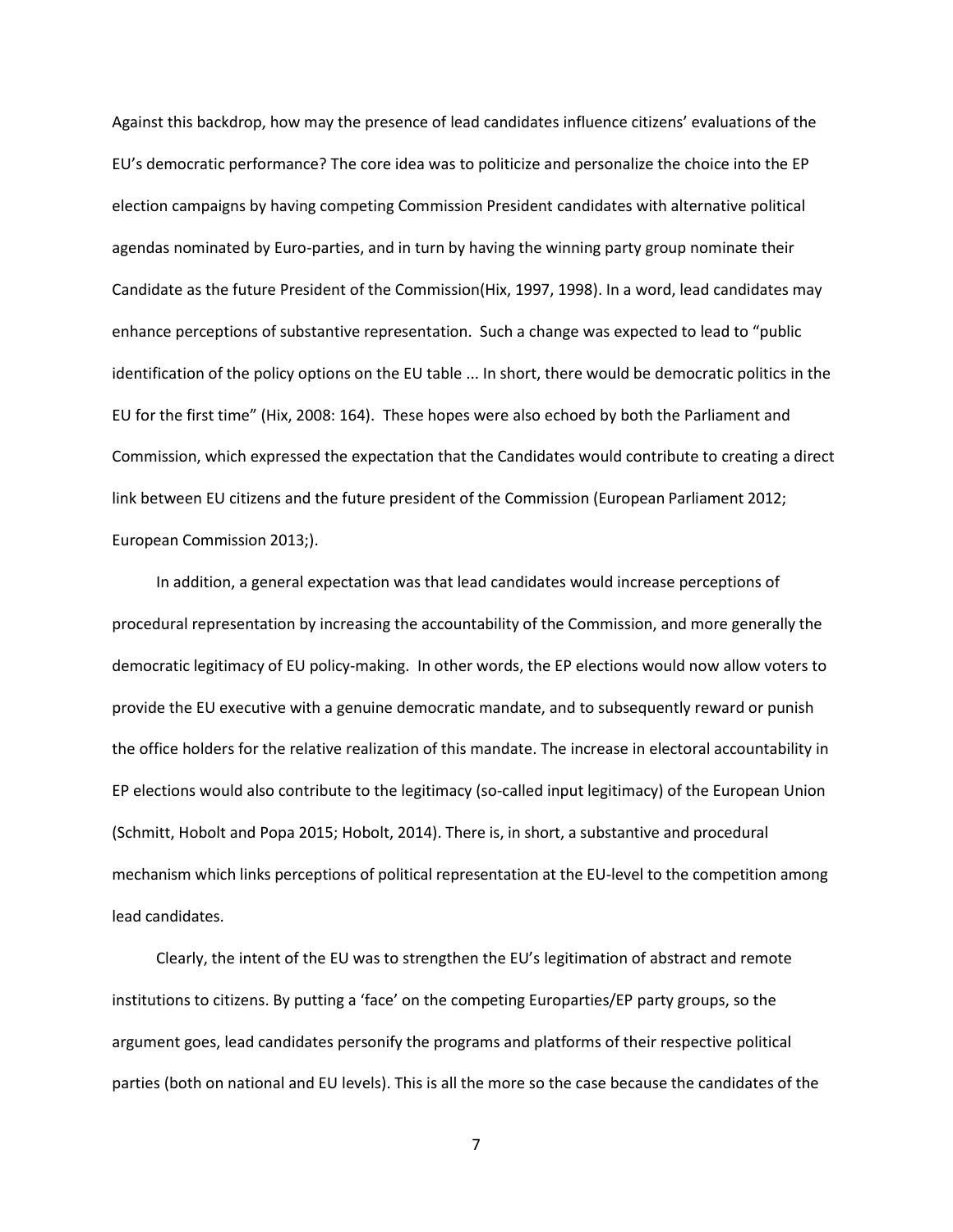larger parties were well-known politicians that occupied visible offices in the institutional framework of the EU (e.g., the presidency of the Eurozone in the case of Juncker and of the European Parliament in the case of Schulz). Backing up the importance of leadership cues is a significant strand in the research literature about the influence of candidates. Several studies suggest that cleavage-based partisan identities decline and that individual candidates become increasingly important in shaping the policy image of parties in national elections (Aarts et al., 2011; Amanda, 2011; Dalton and Wattenberg, 2000). Voters increasingly judge parties on the basis of who articulates programs effectively, rather than relying on their partisan heuristics to decide which parties to support. Consistent with this argument, one crossnational study shows that both party identities and individual entrepreneurship reinforce each other in shaping perceptions of representation in western democracies (Wagner and Weßels, 2012). When parties and candidates are perceived to agree on policies, then voters are especially positive about the effectiveness of the representation process.

There are, then, plenty of political and theoretical reasons to suggest that lead candidates help to link citizens' interests and policy preferences to the prime EU executive, the Commission. They put a face to Europarties/EP party groups. They personify programs. They may thus reduce the perceived distance between parties and voters to the European Parliament. If this is indeed the case, then we would expect that, all else being equal, voters who are aware of the lead candidates are more likely to evaluate the EU's democratic performance positively than citizens who are unaware of their role:

*Hypothesis 1 (legitimization hypothesis): All else being equal, citizens who are aware of the lead candidates are more likely to evaluate the democratic performance of the EU positively than citizens who are unaware of their role.*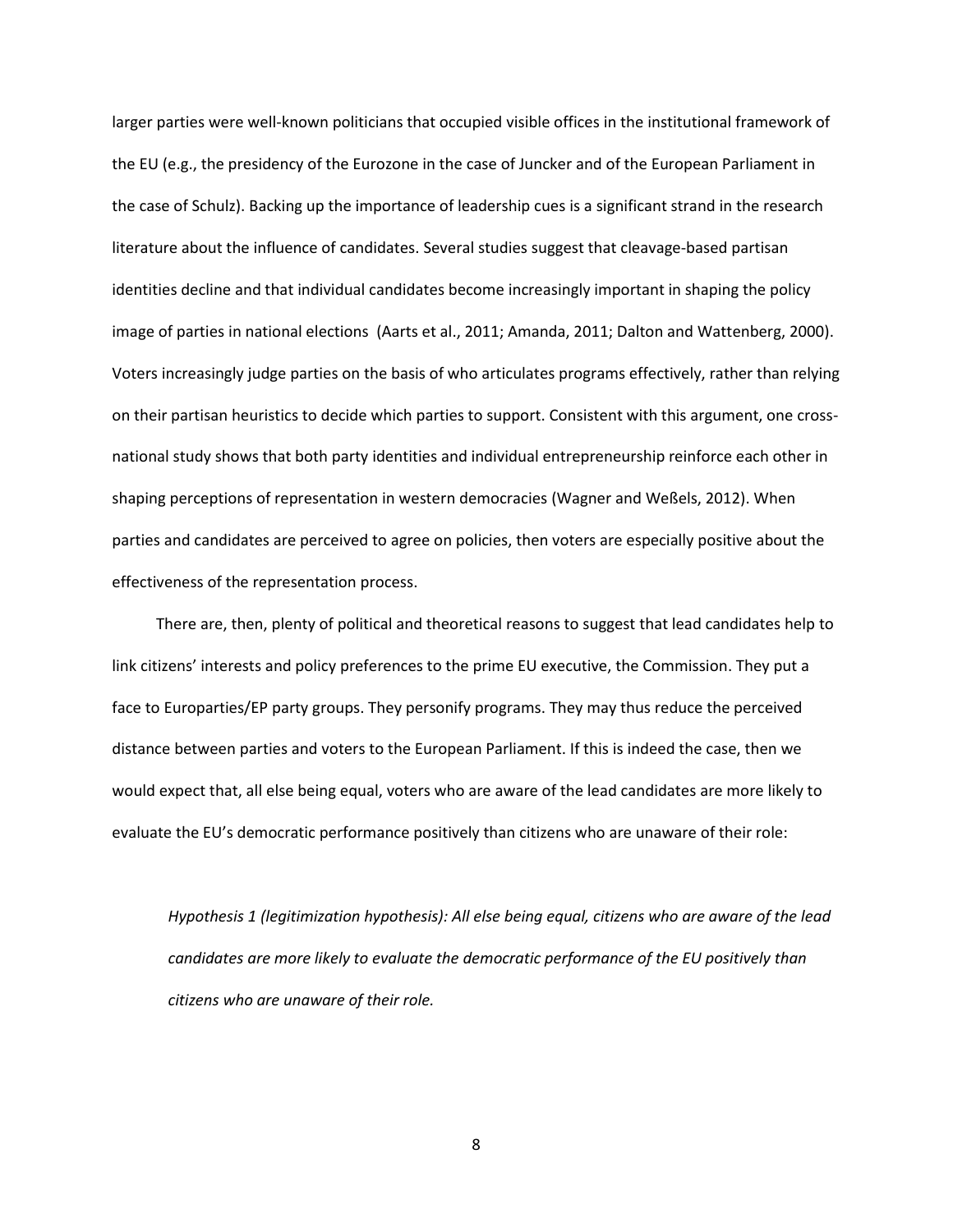As plausible as the reasons underlying the legitimization hypothesis are, however, there is another possibility. It is conceivable—indeed likely we argue—that the campaign activities of broadly EU positive lead candidates<sup>1</sup> polarize supporters and opponents over the EU. For the legitimization hypothesis (advocated by the EU) contains a "positive mobilization" bias: it assumes that lead candidates will remind voters of the virtues of the EU. This may no doubt be the case—but it does ignore the possibility that critics of the EU are equally reminded by the EU's flaws via lead candidates.

The reason is this. Voters do not evaluate the EU and candidates in a vacuum. Instead, many of them hold either positive *or* negative priors about the EU, especially several years into the economic crisis which moved many voters from ambivalence about the EU outright into the camp of critics (Bernauer and Vatter, 2012; de Vries, 2013; Roth et al., 2013). Accordingly, because lead candidates are evaluated against voters' general predispositions about their views regarding the EU both supporters of the EU as well as opponents may be influenced by the presence of the lead candidates. On one hand, since the lead candidates are well-known EU-proponents who unequivocally support Europe's integration, proponents may indeed be encouraged to think that the EU is articulating their interests more effectively via visible politicians. On the other hand, however, opponents, who are aware of the pro-EU stance of lead candidates, may also be reminded by the perceived flaws of the EU given that the lead candidates do not offer a choice to EU-critics. In short, the presence of lead candidates may raise the salience of pro and anti-EU arguments among voters, depending on their predisposition towards the EU. Thus, there is a distinct possibility that the presence of lead candidates not only generates more positive judgments about the EU's democratic performance, but also more negative judgments about it *as a result* of the broadly positive EU stances of the lead candidates:

 $\overline{a}$ 

 $^1$  This holds at least for the candidates of the three major political groups – EPP, Socialists and Liberals, which are the ones on whom we focus in this paper. However, we could not test the recognition of the lead candidates of all five parties (we left the Greens and the Far Left out), and two outright Euro-sceptic groups did not present lead candidates to start with.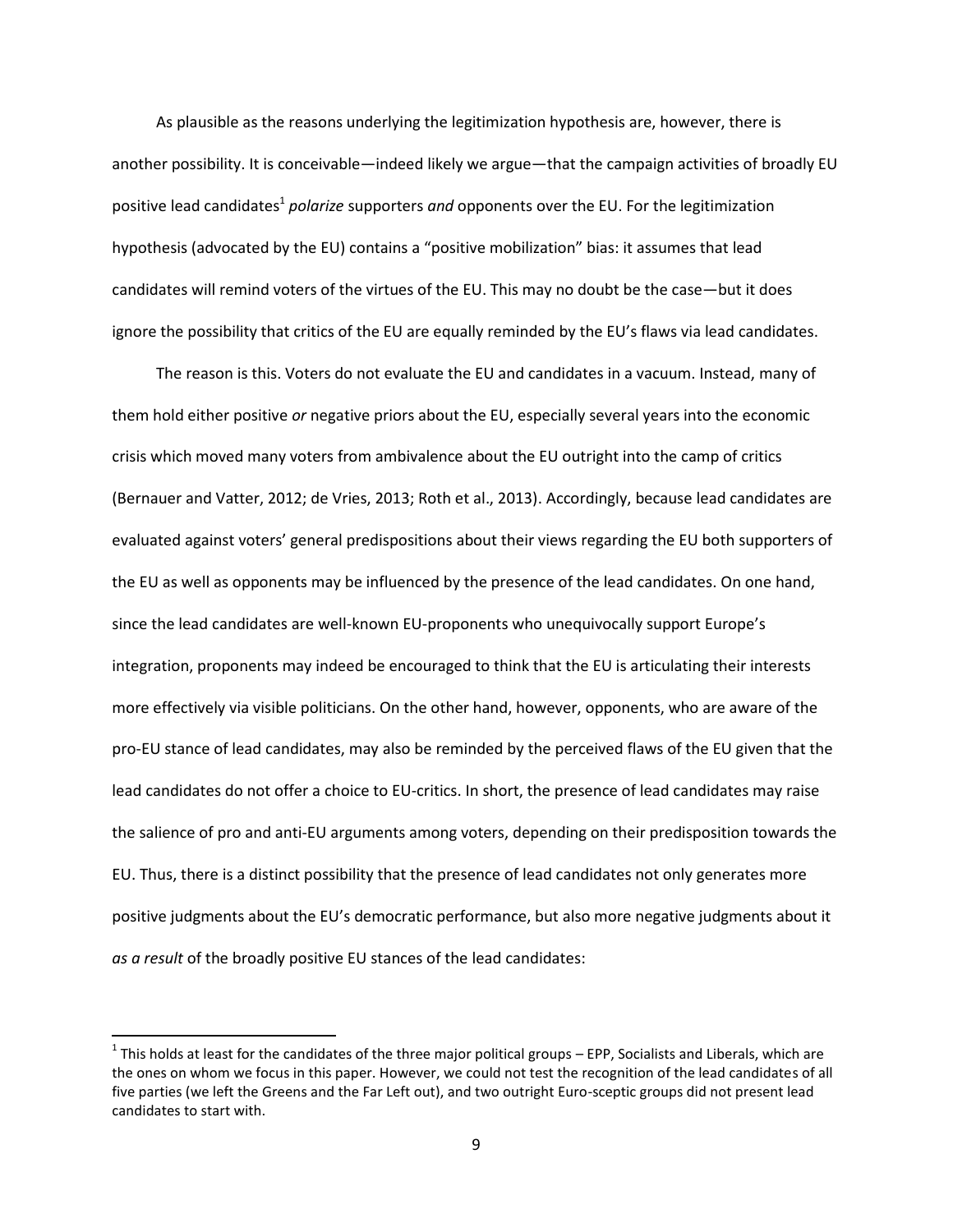*Hypothesis 2 (polarization hypothesis): All else being equal, citizens who are aware of the lead candidates will evaluate the EU more positively or negatively, depending on their prior EU views.*

But previous EU attitudes are not the only ones which could moderate the effect that recognizing the lead candidates may have on the perceptions regarding EU's democratic performance. As previously mentioned partisan identities have the potential to reinforce the effect of candidates evaluations in shaping perceptions of representation (Wagner and Weßels, 2012). And this is not at all surprising given that it is widely accepted that citizens tend to evaluate the political arena through a partisan lens (Bartels, 2002; Bartle and Bellucci, 2009; Campbell et al., 1960). To be more specific partisanship provides a sense of "we feeling" that is stronger than other psychological constructs and attitudes (Campbell et al., 1960; Green et al., 2002; Lazarsfeld et al., 1949) and which has a considerable influence on how citizens perceive the political world (Bartle and Bellucci, 2009; Campbell et al., 1960; Lodge and Hamill, 1986). Some might argue that party competition at the EU level is not yet fully developed given that national parties rather than genuine EU parties compete in the election, and that partisanship therefore might have only a limited role to play. Previous research has shown, however, that "partisanship structures political attitudes and behaviors even in 'party-averse' electoral environments" (Samuels and Zucco, 2013)<sup>2</sup>. This is even more so when we take into account that three most important list leading candidates, which are also the focus of this paper, belong to the three party groups which are most supportive of the EU – the Christian-democrats, the Social-democrats and the liberals(Benoit and Laver, 2012; Helbling et al., 2010; Hix, 1999; Schmitt and Thomassen, 2009). Therefore we expect that the supporters of these three EU-positive party groups (more specifically the supporters of their national member parties) who are aware that their party is participating in the race for the EC presidency will have a higher propensity to consider this race as improving democratic legitimacy of the

l

 $^2$  But even in such a party-averse context we would at least expect that partisans are more likely to recognize the lead candidate of their European party group who is running for Commission presidency.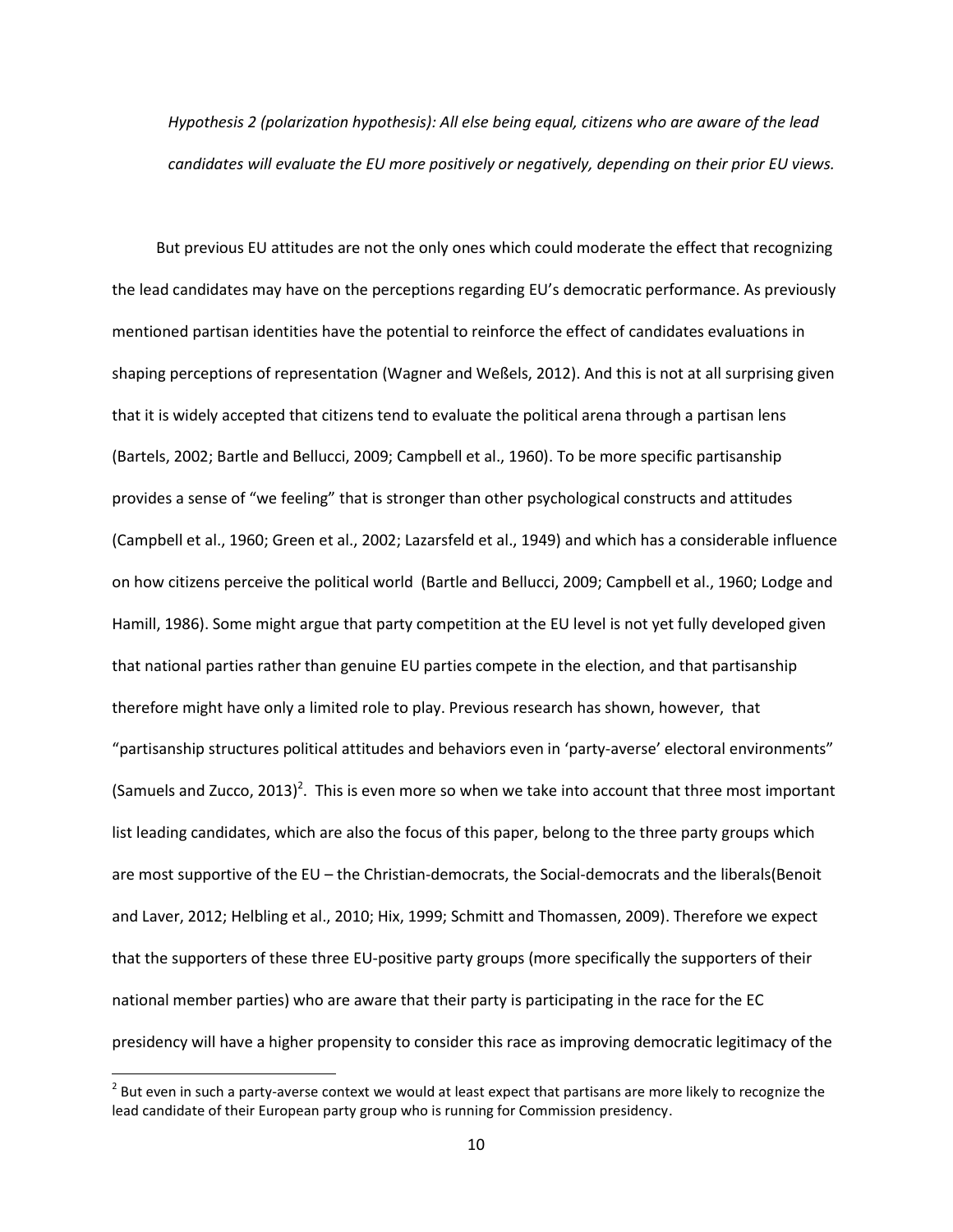EU. This is especially the case for supporter of the two largest party groups (i.e. EPP and S&D) whose candidates – Juncker and Schulz – stood a real chance to succeed in the EP nomination for presidency of the European Commission. All in all, partisan attachments combined with the recognition of party candidates for the presidency of the European Commission are expected to politicize the existing division between parties regarding the evaluations of the EU.

*Hypothesis 3 (politicization hypothesis): All else being equal, citizens who are aware of a lead candidate will evaluate the EU more positively or negatively, depending on their party attachments.*

We note here that if we should find evidence supporting this third hypothesis it would also indicate a further politicization of the EU, as partisan differences driving the electoral competition at the national level would now become relevant at the EU level through the campaigns of the lead candidates. There is a clear tension between this and the second hypothesis which suggests that the impact of lead candidates on evaluations of the democratic performance of the EU depends on prior EU attitudes rather than the national party context. Thus, if we would find support for H2 but not for H3 this might indicate that the lead candidates managed to polarize the EP elections without necessarily politicizing them along the classical partisan cleavages – we could be witnessing a process of polarization without politicization. This, in turn, would suggest that lead candidates do more damage than they repair: they introduce new tensions without, however, reinvigorating those partisan mechanisms that can "compete and compromise" at the EU-level.

#### **Data, measures and methods.**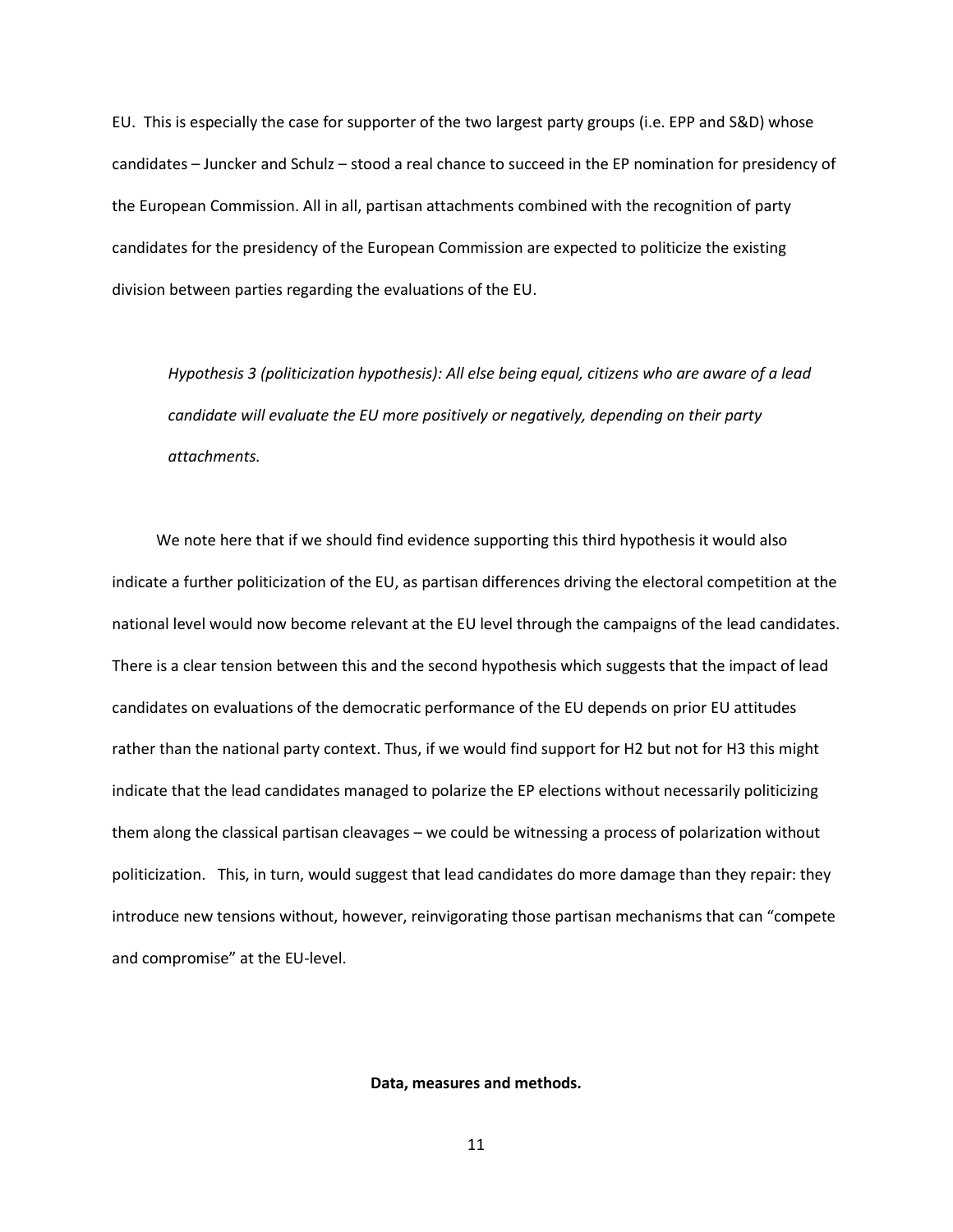The present paper is one of the first that uses the European Election Study (EES) 2014 Voter Study (Schmitt et al. 2015). This is a nationally representative post-election survey that was realised in each of the 28 member countries of the EU. This study continues the EES tradition of post European Parliament election surveys which started in 1989 (and actually in 1979 with an added section to the questionnaire of the "fall Eurobarometer" at the time). It is worth mentioning that for the first time in the history of EES, this study was commissioned in collaboration with the Public Opinion Monitoring Unit of the European Parliament. The EES part of the study was funded by a consortium of private foundations<sup>3</sup> and benefited in addition from the generous support of TNS Opinion. The data collection was carried out by TNS Opinion in collaboration with its local partners between 30 May and 27 June 2014 (it started five days after the European Parliament elections and lasted for four weeks). The sample is representative at the country level and consists of roughly 1,100 respondents in each EU member country, the total sample size being 30064<sup>4</sup>. All the interviews were carried out face to face (by way of Computer Assisted Personal Interviews, or CAPI)<sup>5</sup>.

Excluding demographics, the survey contains approximately 60 question units, summing up to a total of 220 items. The core of the questionnaire is similar to that of the EES 2009 Voter Study, including traditional items such as left-right and pro-anti EU self- and party- placements, a propensity to vote (PTV) battery, media use items, an open ended "most important issue" question, and so on. One of the main innovations of the 2014 study entails a battery inquiring about respondents' recognition of the lead candidates (or *Spitzenkandidaten* as they often were called using the German expression) of the three major political groups at the EU level. A second innovation is a focus on the

l

 $^3$  Lead by the Volkswagen Foundation and supported in addition by the Mercator Foundation, the Swedish Rijksbank Foundation, and the Portuguese Gulbenkian Foundation.

 $^4$  The exceptions are: Malta, Cyprus and Luxembourg where only approximately 550 respondents were interviewed. Furthermore in Germany the sample was 1648 (consisting of two representative samples for West and East Germany) and the United Kingdom where the sample was 1442, of which 338 interviews were conducted in Northern Ireland.

 $5$  More details regarding the study can be found at <http://eeshomepage.net/voter-study-2014/>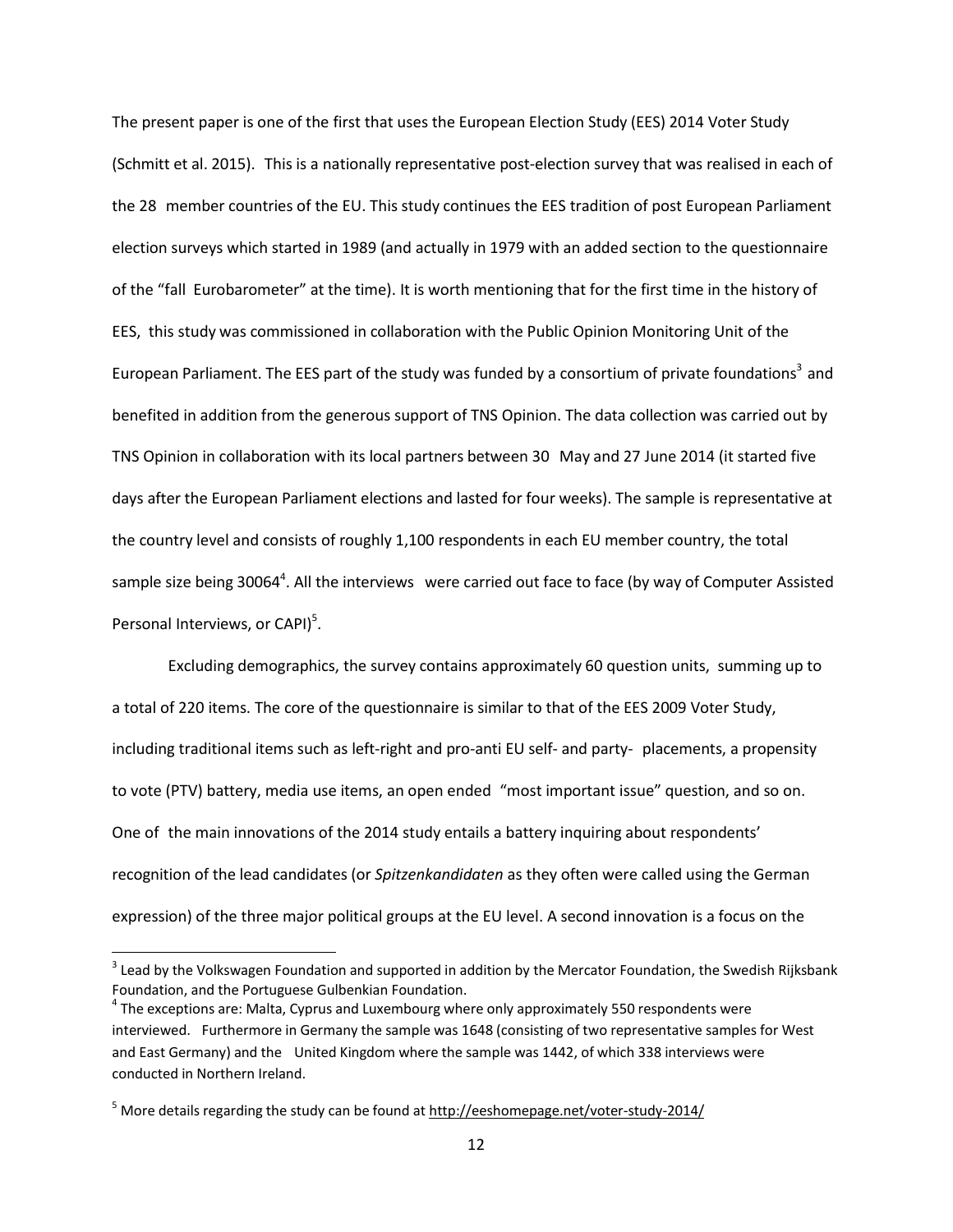effects of the economic crisis. A third is that this study uses issue questions in co-ordination with the Chapel Hill Expert Survey 2015, therefore allowing for a direct comparison between expert placements of political parties and self-placements of these parties' voters $^6$ .

The perception of representation at the EU level is conceptualized by taking into account the procedural aspect of representation and measured as an additive index of three items that captures the subjective evaluation of EU's democratic performance. These three items are: whether R trusts in the institutions of the EU, whether R perceives that the European parliament takes into consideration the concerns of citizens, and whether R perceives that one's voice counts in the EU. All items are measured on a 4 point scale ranging from "totally agree" to "totally disagree", the reliability score of the index is 0.74 (for further details regarding question wording see Appendix 1).

The main instrument which we use to measure the perception of the *Spitzenkandidaten* (i.e. lead candidates) is a "name-party" recognition battery. This requires respondents to identify which EP party group or which national party supports the nomination of the three most important candidates: Jean-Claude Juncker, Martin Schulz and Guy Verhofstadt. Although the question is not put in an open-end format, the respondents where offered four response options and thus not only the three that applied to one of the candidates but also a fourth and false one: "Socialists & Democrat (S&D)" (identified e.g. in Germany by mentioning the SPD), "European People's Party (EPP)" (identified in Germany by the CDU/CSU), "Liberals and Allies Group (ALDE)" (identified in German by the FDP) and finally "The Greens" (identified in Germany by Die Grünen)<sup>7</sup>. The correct answer was therefore neither a trivial one nor easy to guess. In addition, in order to further discourage guessing, the "Don't know" option was also offered. All in all, the battery does not only measure the (subjective) familiarity with the *Spitzenkandidaten* but it

 $\overline{a}$ 

 $^6$  The master questionnaire in both English and French is available at the following link: [eeshomepage.net/wp-content/uploads/2014/05/Master-Questionnaire.pdf](http://eeshomepage.net/wp-content/uploads/2014/05/Master-Questionnaire.pdf)

 $^7$  In countries where two or more parties were expected to join an EP group, the biggest party was mentioned. In countries where there was no party supporting one of the four EP groups, only the name of the EP group was provided.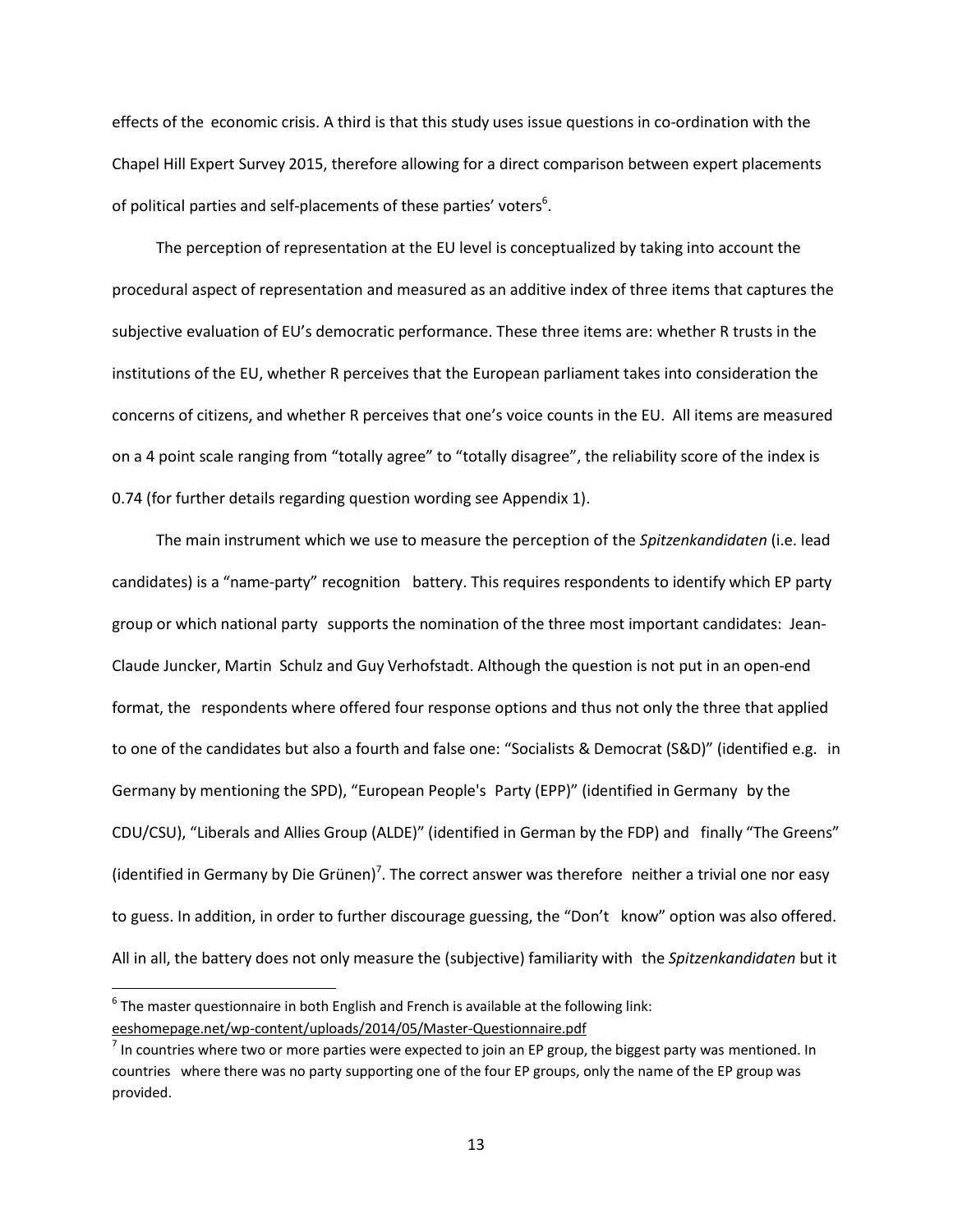also tests the ability of respondents to associate them with a specific party. We can safely assume that those who respond correctly to these items are aware that the candidates represent electoral alternatives competing for the EP nomination as President of the European Commission. As the three items are highly correlated and constitute a reliable scale (the alpha level computed based on polychoric correlation is 0.88) we chose to build an additive index<sup>8</sup>.

We measure the attitude of the respondents towards the EU by using an 11 point scale indicator, ranging from 0 "European integration has gone too far" to 10 "European integration should be pushed further". This is a trend indicator that was commonly employed in the European Election Studies from 1999 on, to measure both the position of citizens and their perception of the location of nationally relevant parties, towards the EU (e.g. Schmitt, 2010; Thomassen, 2009; van der Brug and van der Eijk, 2007).

As it might be argued that the effect of recognition only captures the level of political knowledge or political engagement of the respondents, we control for this possible endogenous effect by including the level of political interest in and knowledge about the EU in our models. Furthermore we also control for a number of factors that have been previously associated with attitudes towards the democratic performance of the EU: perceptions of the democratic performance of the respective member country, and respondents' education, age, gender, church attendance, union membership, perception of personal economic situation, subjective social class and employment status (cites)<sup>9</sup>.

Finally, at the country level, we also control for the quality of governance (QoG) in a given country (measured using an additive index of the six Worldwide Governance Indicators: voice and accountability, political stability and absence of violence, government effectiveness, regulatory quality, rule of law, and control of corruption) and the wealth of a given control, since both factors were shown to impact at

 $\overline{\phantom{a}}$ 

 $^8$  Using a dummy variable coded 1 if the respondents recognized any of the candidates and 0 otherwise, revealed substantively identical results.

 $9$  For a complete description of all variables used in this paper see Appendix 1.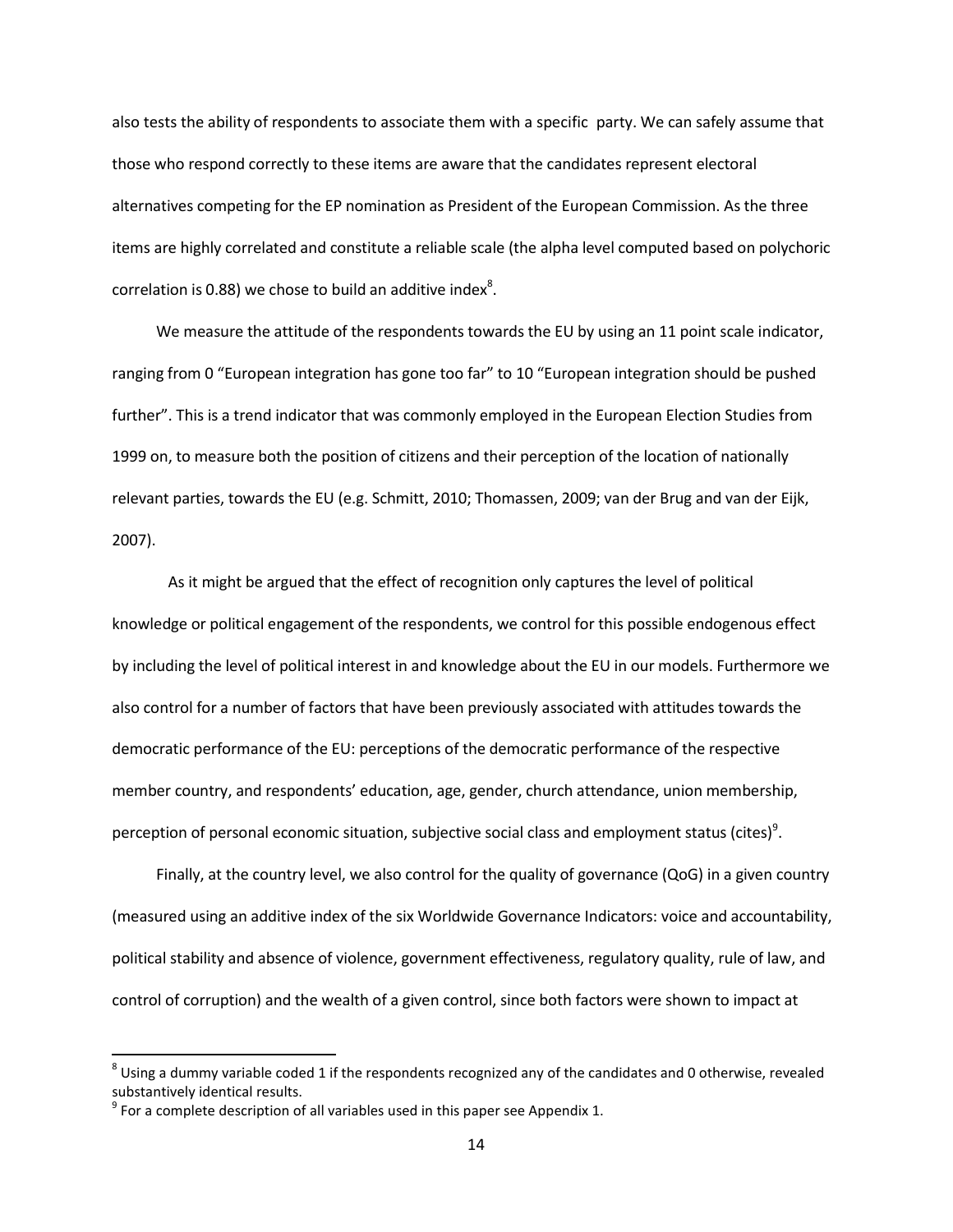perception about representation at the EU level (Rohrschneider and Loveless, 2010; Sanchez-Cuenca, 2000).

All variables were rescaled to a range between 0 and 1, thus allowing for straightforward evaluation and comparison of the strength of their effects (see online appendix for a complete description of all variables).

In order to test our hypothesis we make use of a series of multilevel regressions. We use random intercepts and random slops for the variables measuring candidate recognition and grand mean centering for aggregate level variables (Enders and Tofighi, 2007). The analysis is conducted in R, using the Ime4 package version 1.1-7.<sup>10</sup>

### **Empirical Analysis.**

 $\overline{\phantom{a}}$ 

Table 1 shows that the proportion of respondents, who recognized the candidates (i.e. was able to link them to the correct party). The overall recognition rates are far from being impressive. While the two front runners, i.e. Junker and Schulz, are recognized by 17% and 19%, respectively, of the respondents in our sample, only 9% of the sample was able to recognize Guy Verhofstadt. Of course there are significant country differences as the candidates were better known in their countries of origin and the countries that have the same mother tongues with the candidates.

### **[Table 1 around here]**

We report the results of our analysis in Table 2. The Empty Model, which serves as a baseline for comparison, shows that around 13% of the variance in the subjective evaluation of EU's democratic performance is at the country level.

 $10$  Simultaneous analyses were conducted using STATA13 and HLM6.01 which yielded virtually identical results.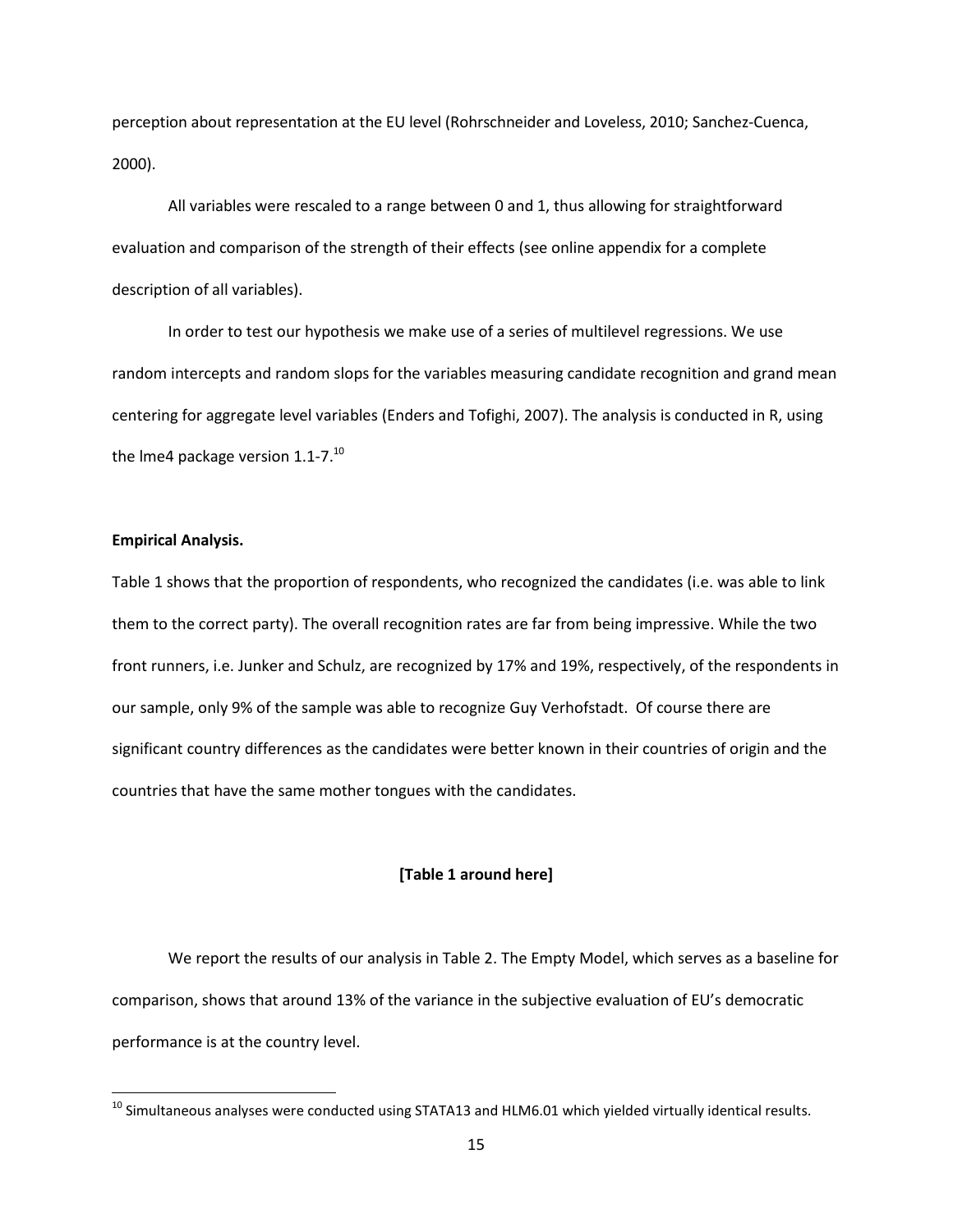### **[Table 2 around here]**

The results in Table 2 reveal that the unconditional effect of recognition is not only statically insignificant but also very close to zero. This is to say that recognising the candidates – or not – has little to do with citizens' evaluations of EU democracy. This finding therefore does not support our first hypothesis. Of course, this is the first time lead candidates ran as the 'face' of their party and it may well be the case that future elections will produce stronger effects. Substantively, this finding means that the 2014 election did not produce one of the two desired outcomes that the designers of the *Spitzenkandidaten* procedure had envisioned. 11

We find further evidence undercutting the optimistic premise of H1 when we examine the "polarization" hypotheses. To this end, in Model 3 we added an interaction term between those who are aware of lead candidates and the general orientation of respondents about the EU. The marginal effects graph provides considerable support for the idea that lead candidates primarily reinforce prior orientations about European integration (Figure 1), rather than overcoming them. On the one hand, citizens who support more European integration in general evaluate the democratic performance of the EU positively when they are aware of the role of lead candidates. This may be because they agree with the policies these candidates symbolize, thus reinforcing citizens' prior beliefs; it may also be because they are aware that the choice of the EC President is (at least to some degree) a result of a competitive electoral process in which they have a voice, which further legitimizes the EU.

### **[Figure 1 around here]**

 $\overline{\phantom{a}}$ 

 $11$  We are talking about the desired outcome of a closer democratic linkage; the other desired outcome was an improvement of electoral mobilisation at the occasion of EP elections which we found was modestly achieved (see Schmitt, Hobolt & Popa 2015).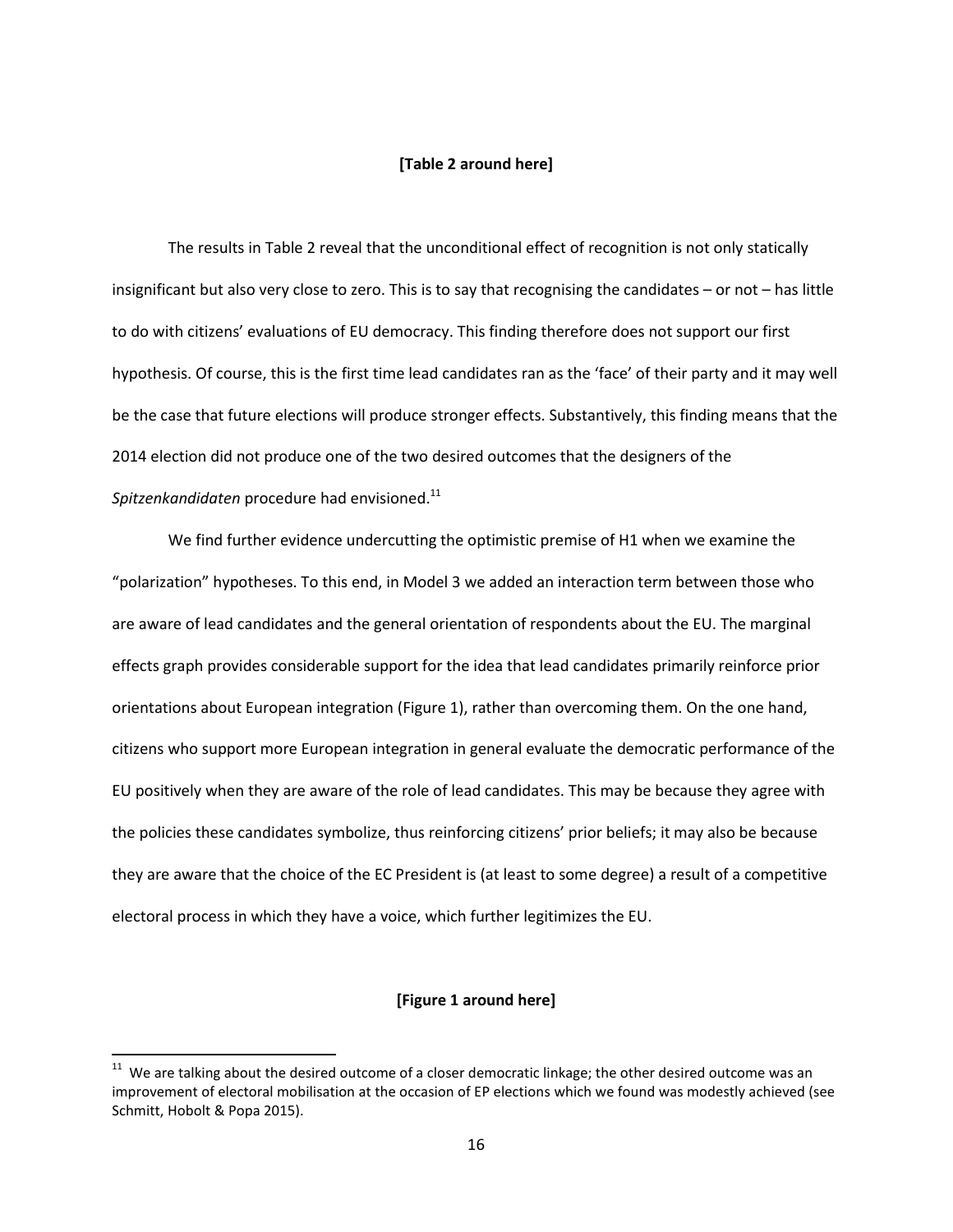On the other hand, citizens who reject further integration and are mindful of the role of candidates are more negative about the EU's democratic performance. In other words, for individuals who believe that "European integration has gone too far" the marginal effect of recognition is statistically significant and negative. Evidently, for these respondents, the three candidates that we could include in our analysis are just representatives of the "EU establishment" and a reminder of the flaws of the system. Far from being a uniformly positive effect then lead candidates clearly polarize the pre-existing fault lines over EU integration. These findings are not driven by any of the three candidates in particular. The results presented in Table 3 show that the interaction between support for EU integration and recognition of a specific candidate is the same across all three candidates (see Models 5, 7 and 9 in Table 3).

### **[Table 3 around here]**

The results presented in Table 3 <sup>12</sup> mostly speak to our *politicization hypothesis* (H3). Here we find that in a context where it is national rather than genuine EU parties who are competing in the electoral race, (national) party attachments are still relevant as perceptual filters. Partisans are more likely to recognize the lead candidate of their European party group (see results in Appendix 3). However, we find no evidence to support our politicization hypothesis. Across all the three main party groups we did not find any statistically significant difference in EU democracy evaluations between the partisans who recognize "their" lead candidate and those who are not aware that such a candidate is

l

 $12$  It needs to be noted that as there is no party that is part of the EP party group in the UK, there cannot be any partisans of an EP party in this country. Therefore in Model 5 and Model 6 UK was excluded from our analysis and the N of countries dropped to 27. The same issue can be noted in the case of liberal (ALDE) parties in Greece, Hungary, Latvia and Malta. Therefore in Model 8 and Model 9 these countries where dropped from the analysis. Nevertheless keeping these countries in the analysis reveal an identical pattern of results.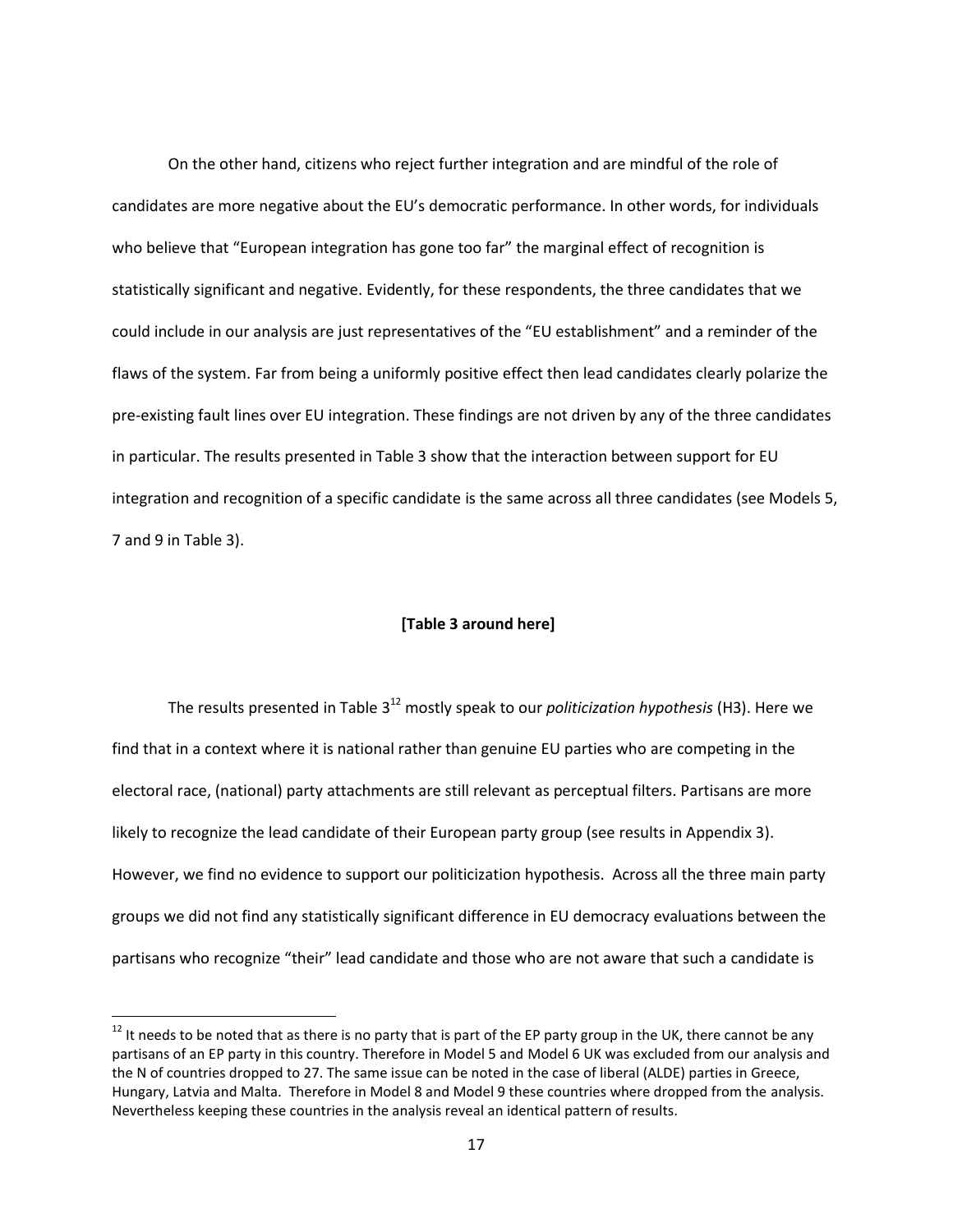competing for the presidency of the Commission. This suggests that the polarization effect we uncovered in the previous table is hardly driven by partisanship.

# **[Figures 2.1, 2.2 and 2.3 around here]<sup>13</sup>**

We do find a marginally significant interaction between partisanship and recognition in the case of the S&D supporters (Model 5). However, contrary to the politicization hypothesis, Figure 2.1 suggests that this result is not driven by S&D partisans. The statistically significant difference is found among those who are not SD partisans. This could still be S&D voters or sympathisers of course. In their case we note that recognizing Schulz has a positive impact on the evaluation of EU's democratic performance. We might read this as an indication that Schulz – other than the two other *Spitzenkandidaten* that we could include in our survey instrument – was able to reach well beyond his core clientele.

But be that as it may, this finding generally does not add support to our politicisation hypothesis (H3). In the case of S&D partisans there is no statically significant difference between those who recognize him and those who do not. The same pattern can be noted in the case on Junker (Figure 2.2) and Verhofstadt (Figure 2.3). Their candidacy for the presidency of the EC did not have an impact on evaluations of the democratic performance of the EU among the partisans of the parties supporting their candidacy. The other side of the coin should also be mentioned, however: the campaign activities of these candidates did not exacerbate existing partisan conflicts as recognizing the lead candidates did not have a negative impact for those who are not particularly close to any of the parties which supported the candidacy of Junker, Schulz and Verhofstadt.

All in all we found no evidence that the lead candidates were able to politicize the European Parliament election along the classical partisan fault lines. The only aspect that moderates the effect of

l

 $13$  In these figures we plot the difference in the predicted evaluation of EU's democratic performance between those who recognize a candidate and those who do not recognize him depending on their partisan affiliations.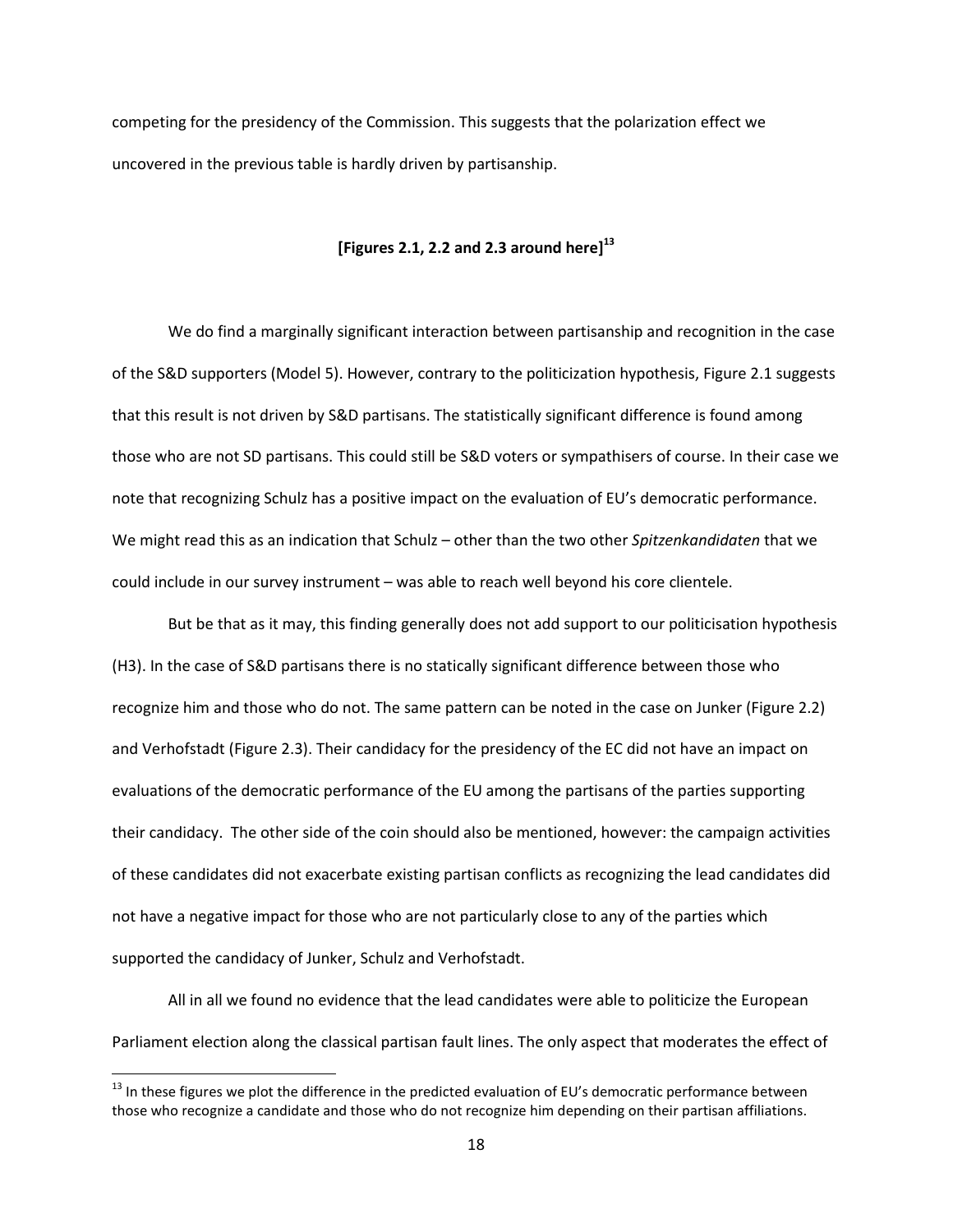recognizing the candidate is previous attitudes towards the EU. Therefore we could safely say that the presence of lead candidates did indeed manage to polarize attitudes towards the EU, but contrary to the expectation of the European Parliament and the European Commissions, this institutional innovation did not manage to politicize the EP elections, at least not along partisan lines.

#### **Discussion.**

For many, the 2014 European Parliament election was characterised by the spectacular success of a number of Euro-sceptical parties. The French Front National and the British UKIP are examples from the far right, but Syriza in Greece did well too, as did the Spanish movement/party Podemos – the latter two being located on the far left of their national political spectrum. Even in the relatively stable party system of Germany could a Euro-sceptical party (AfD) for the first time secure a respectable number of seats in the European Parliament. But as impressive as these results are, only time will tell whether this was the most important aspect of the direct election of the members of the European Parliament in 2014. The series of direct elections of MEPs starts in 1979. Beforehand, EP members were appointed by national parliaments (following the group strengths in the respective national parliament proportionally). From 1979 on, national parties campaigned in European Parliament elections largely autonomously. They followed national agendas and were only loosely co-ordinated by the often vague programmatic platforms of EU-wide political parties and EP political groups. This changed profoundly 35 years later when for the campaigns of the eighth direct election of EP members five of seven consolidated European parties (EP groups) nominated lead candidates, or *Spitzenkandidaten,* to organise a central election campaign. This innovation in the 2014 EP election not only was meant to link the election result to the selection of the Commission president; it also intended to further the integration of the Europarties and the harmonisation of their EP election campaigns.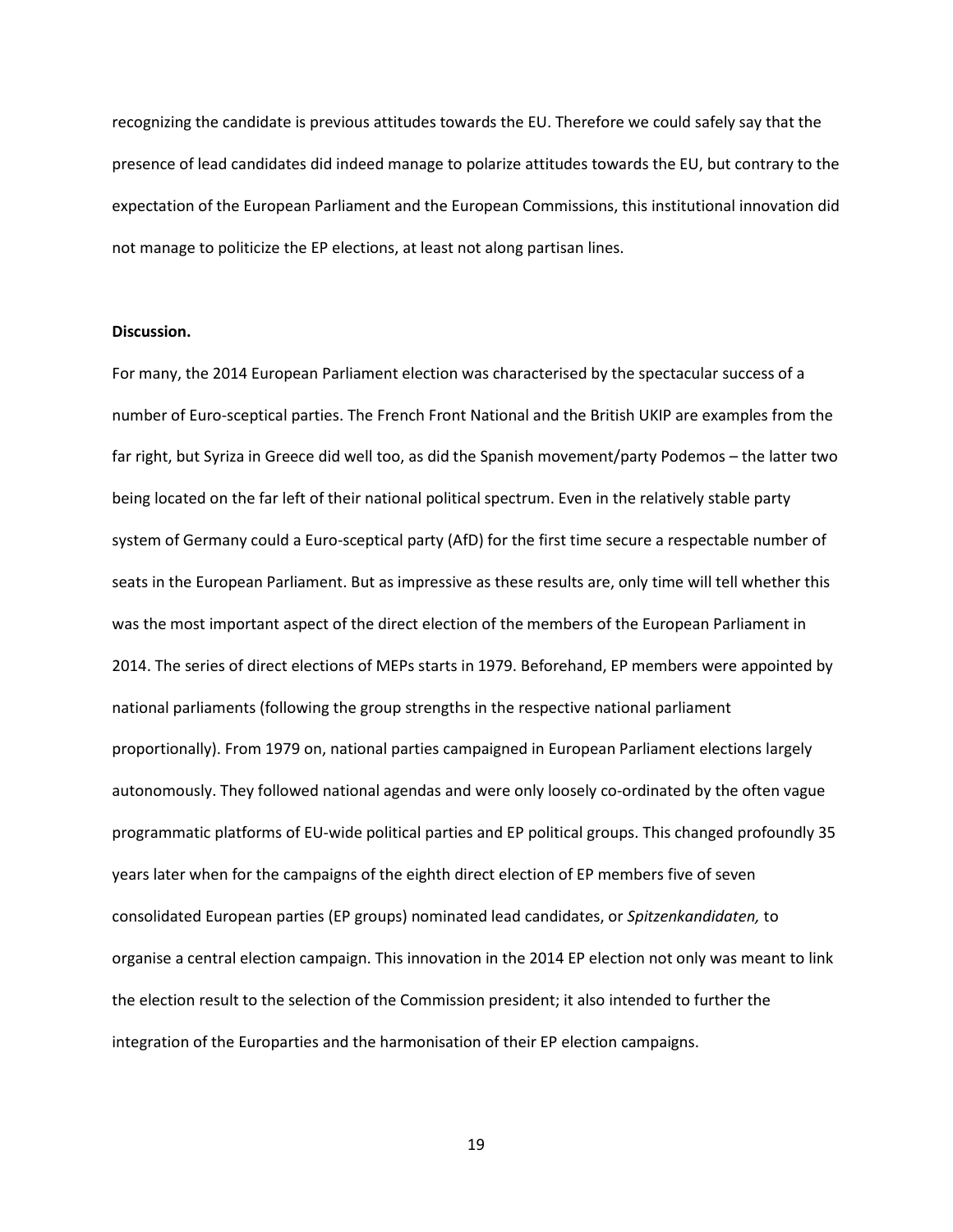Direct elections to the European Parliament have come a long way over these years. Against this historical background, our central research question in the present article was whether this procedural innovation had an effect on citizens' perceptions of the performance of representative democracy at EU level. We investigated whether those who correctly identify (and thus recognise) the lead candidates are more favourable about the performance of EU democracy than those who do not. Our main findings, in a nutshell, are the following. First of all: given that euro-sceptical parties did not present such lead candidates, we find that recognizing them in their role in the race has a polarising effect. EU positive citizens applaud this development and evaluate the performance of EU democracy more positively than those who are more sceptical about the virtues of European integration and find themselves left out of the race of the lead candidates. Unfortunately, however, when viewed from the intended goals, the presence of lead candidates backfired, or at least had the unintended consequences of galvanizing those voters who are generally opposed to integration. These voters are reminded of what they dislike about the EU, and thus are more negative about the EU's democratic capacity than they would have been without the presence of *Spitzenkandidaten*. Secondly, against the high hopes of both the Commission and the Parliament regarding the capacity of the lead candidates to involve EU citizens in the investiture of the president of the European Commission through the election of the members of the European Parliament, we found that this institutional innovation fell short of this intended politicization of the EU electoral arena. As far as we can tell, partisan differences which drive the perception of electoral politics at the national level remained alien to popular evaluations of the democratic performance of the EU. While this institutional innovation unintentionally contributed to the polarisation of citizens on the EU dimension, it did not succeed in contributing to the politicisation of EU politics along partisan lines.

Overall, then our assessment about whether the procedural innovation of lead candidates helps the EU to overcome its diagnosed democratic deficit (see for many Follesdal and Hix, 2006; Hix, 2008) is fairly skeptical for the time being. The polarizing tendency that we identified in the interaction of EU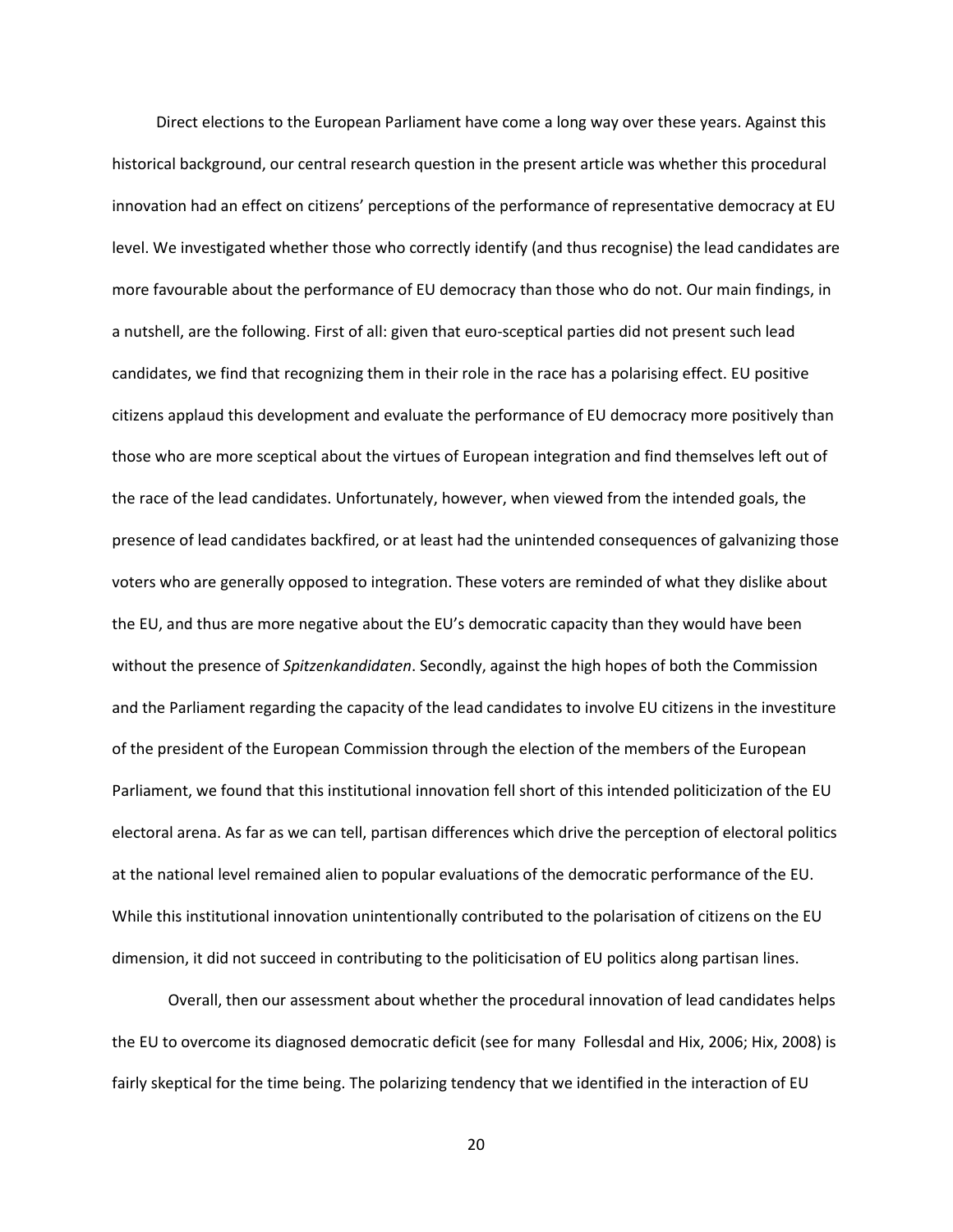support and candidate recognition is worrisome for those who support greater integration. One of the main reasons for this might be that the campaigns of the lead candidates – at least as far as we could measure it – did not articulate a credible Eurosceptical position that no doubt does also exist in the EU citizenry, and did receive quite some electoral support. But we must not forget – 2014 was just the beginning. A more complete field of lead candidates might enter in the campaign in 2019, including in addition to those political forces that ran in 2014 some prominent Eurosceptical political actors. And the effects that we do find might increase in strength when the lessons from 2014 are learned – by the candidates themselves, by the national parties that support them, and last but not least by the interinstitutional coordination between Parliament, Council and Commission. The Parliament's motto for the 2014 election was "This time is different". We do expect by the time of the 2019 election of the members of the European Parliament that the electoral process will again be different—and display by then an increased effect of lead candidates on citizens' electoral mobilization and on their evaluations of political representation at EU level.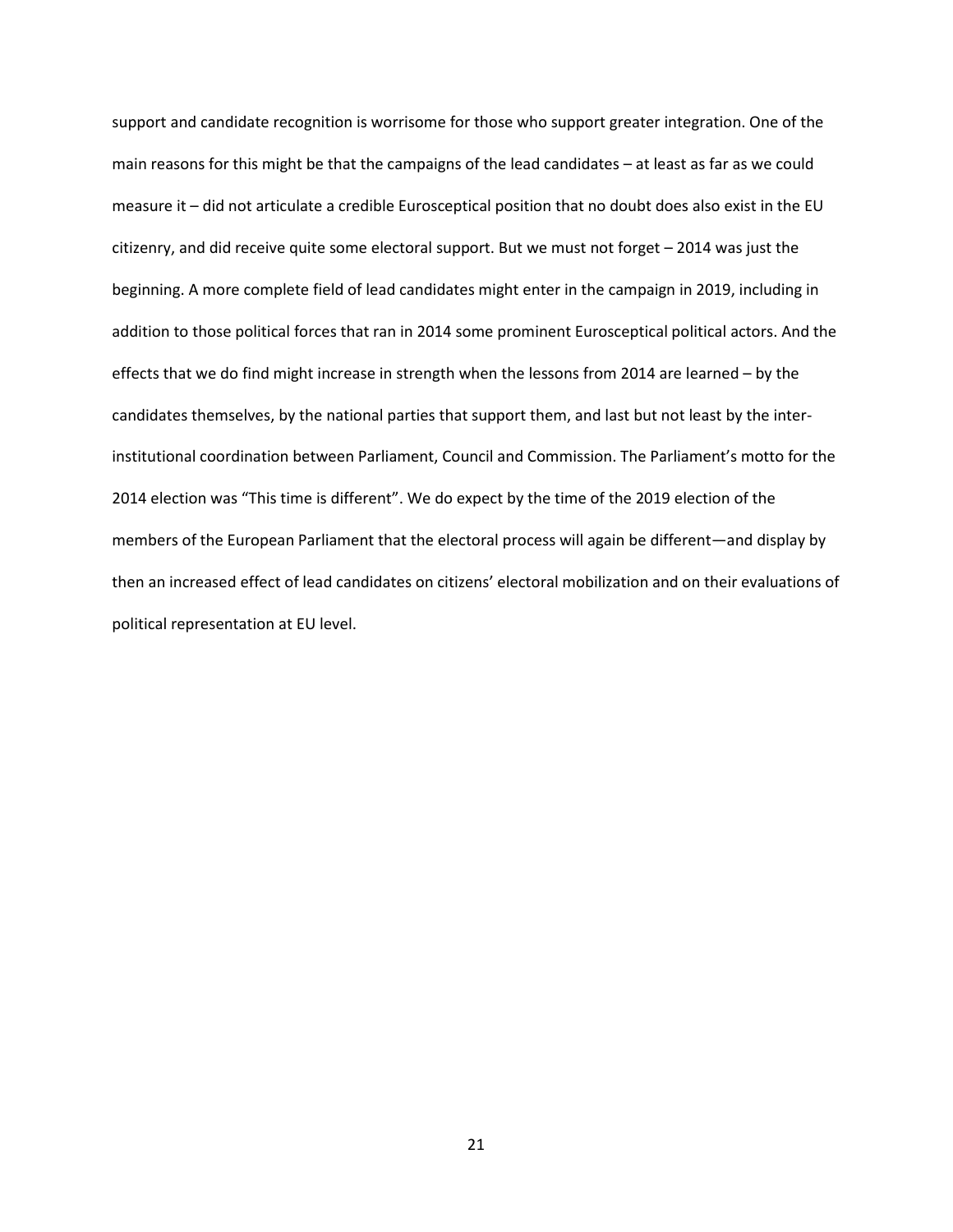### **References.**

- Aarts K, Blais A and Schmitt H (eds) (2011) *Political Leaders and Democratic Elections*. Oxford: Oxford University Press.
- Adams J, Clark M, Ezrow L, et al. (2004) Understanding Change and Stability in Party Ideologies: Do Parties Respond to Public Opinion or to Past Election Results? *British Journal of Political Science*, Cambridge University Press, 34(4), 589–610.

Amanda B (2011) *Platform or Personality?*. Oxford: Oxford University Press.

- Bartels LM (2002) Beyond the Running Tally: Partisan Bias in Political Perceptions. *Political Behavior*, Kluwer Academic Publishers-Plenum Publishers, 24(2), 117–150.
- Bartels LM (2008) *Unequal Democracy: The Political Economy of the New Gilded Age*. Princeton, NJ: Princeton University Press.
- Bartle J and Bellucci P (2009) Introduction: partisanship, social identity and individual attitudes. In: Bartle J and Bellucci P (eds), *Political Parties and Partisanship*, New York: Routhledge, pp. 1–25.
- Benoit K and Laver M (2012) The dimensionality of political space: Epistemological and methodological considerations. *European Union Politics*, 13, 194–218.
- Bernauer J and Vatter A (2012) Can't get no satisfaction with the Westminster model? Winners, losers and the effects of consensual and direct democratic institutions on satisfaction with democracy. *European Journal of Political Research*, 51(4), 435–468.

Campbell A, Converse PE, Miller WE, et al. (1960) *The American Voter.* New York: Wiley.

Dahl RA (1989) *Democracy and Its Critics*. New Haven: Yale University Press.

- Dalton RJ and Wattenberg MP (eds) (2000) *Parties without Partisans: Political Change in Advanced Industrial Democracies*. Oxford: Oxford University Press.
- Dalton RJ, Farrell DM and McAllister I (2011) *Political Parties and Democratic Linkage: How Parties Organize Democracy*. Oxford: Oxford University Press.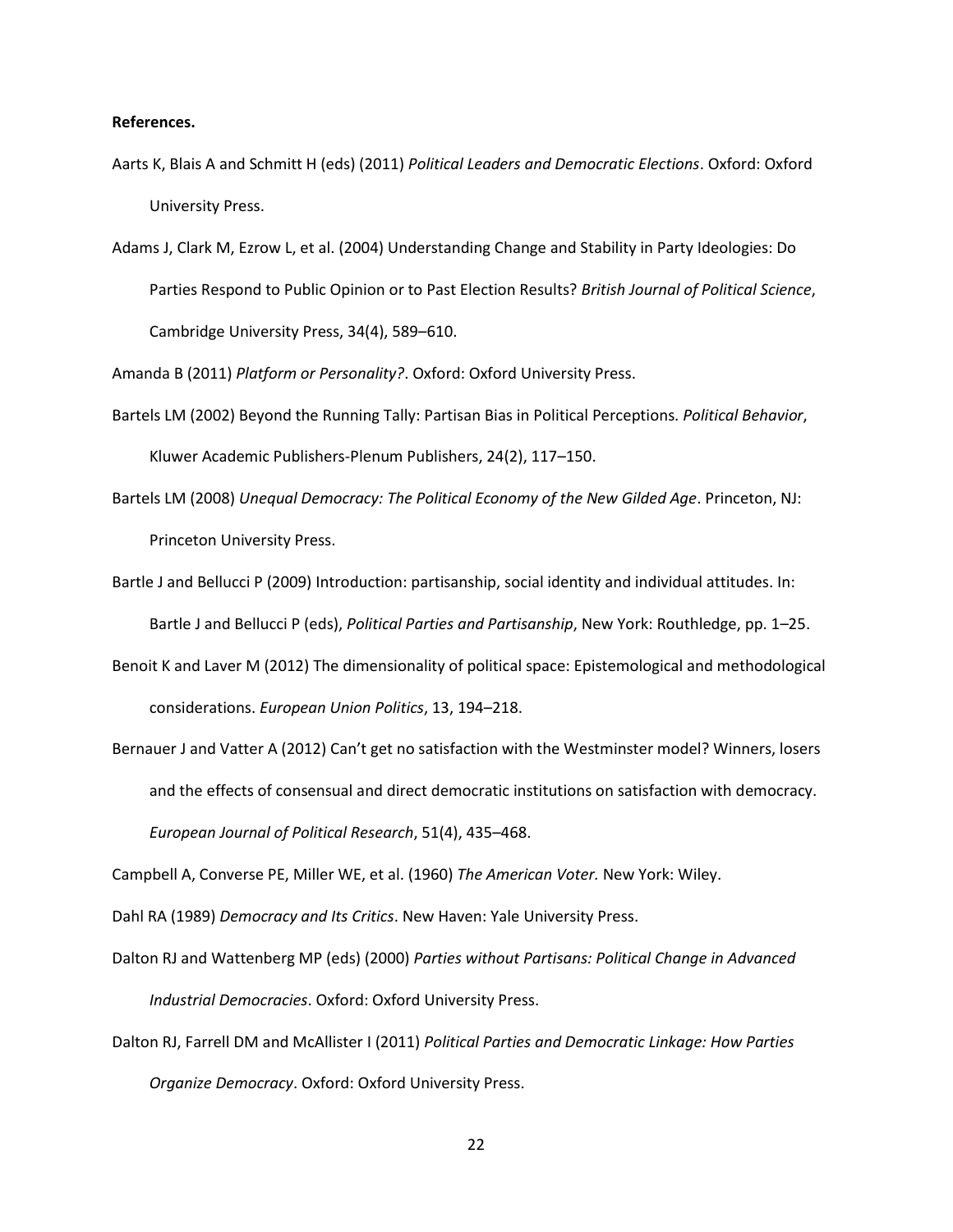- De Vries C and Hobolt SB (2012) When dimensions collide: The electoral success of issue entrepreneurs. *European Union Politics*, 13(2), 246–268.
- De Vries CE (2013) Ambivalent Europeans? Public Support for European Integration in East and West. *Government and Opposition*, Cambridge University Press, 48(03), 434–461.
- Enders CK and Tofighi D (2007) Centering predictor variables in cross-sectional multilevel models: a new look at an old issue. *Psychological methods*, 12(2), 121–38.
- Follesdal A and Hix S (2006) Why There is a Democratic Deficit in the EU: A Response to Majone and Moravcsik. *JCMS: Journal of Common Market Studies*, 44(3), 533–562.
- Helbling M, Hoeglinger D and Wüest B (2010) How political parties frame European integration. *European Journal of Political Research*, 49(4), 495–521.
- Hix S (1997) Executive Selection in the European Union: Does the Commission President Investiture Procedure Reduce the Democratic Deficit? *European Integration online Papers*, European Integration On‐line Papers, 1(21).
- Hix S (1998) Choosing Europe: Real Democracy for the European Union. *EuroVisions: New Dimensions of European Integration, Demos Collection*, 13, 14–17.
- Hix S (1999) Dimensions and alignments in European Union politics: Cognitive constraints and partisan responses. *European Journal of Political Research*, 35(1), 69–106.

Hix S (2008) *What's Wrong With the European Union and How to Fix It*. Cambridge, UK: Polity Press.

- Hobolt SB (2014) A vote for the President? The role of Spitzenkandidaten in the 2014 European Parliament elections. *Journal of European Public Policy*, Routledge, 21(10), 1528–1540.
- Hobolt SB and de Vries CE (2015) Issue Entrepreneurship and Multiparty Competition. *Comparative Political Studies*, 0010414015575030–.
- Lodge M and Hamill R (1986) A partisan schema for political information processing. *The American Political Science Review*, 80(2), 505–520.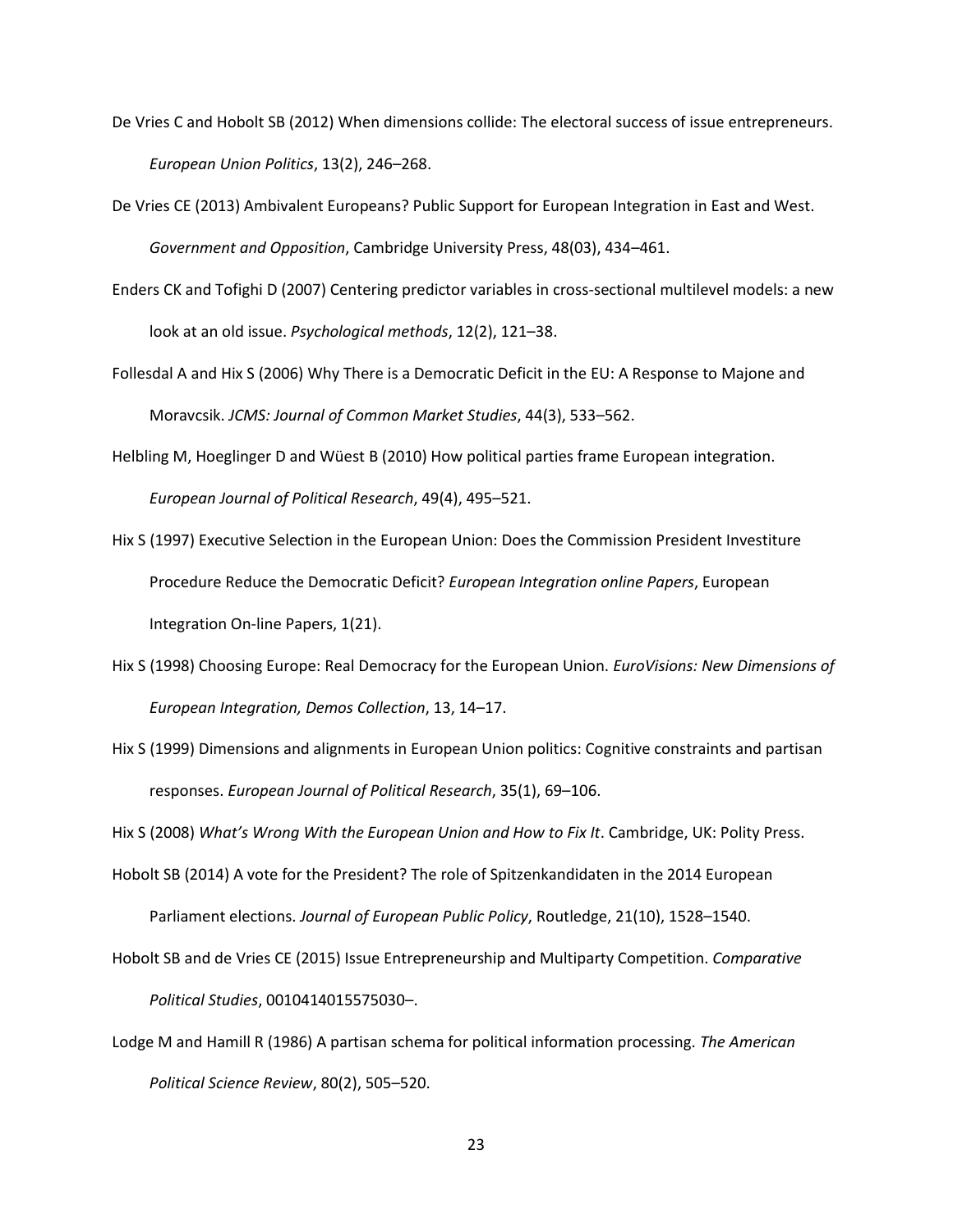Pitkin HF (1967) *The Concept of Representation*. Barkely and Los Angeles: University of California Press. Powell GB (2000) *Elections as Instruments of Democracy: Majoritarian and Proportional Visions*. New Haven: Yale University Press.

Rohrschneider R (2002) The Democracy Deficit and Mass Support for an EU-Wide Government. *American Journal of Political Science*, 46(2), 463–475.

- Rohrschneider R (2005) Institutional Quality and Perceptions of Representation in Advanced Industrial Democracies. *Comparative Political Studies*, 38(7), 850–874.
- Rohrschneider R and Loveless M (2010) Macro Salience: How Economic and Political Contexts Mediate Popular Evaluations of the Democracy Deficit in the European Union. *The Journal of Politics*, Cambridge University Press, 72(04), 1029–1045.
- Rohrschneider R and Whitefield S (2006) Political Parties, Public Opinion and European Integration in Post-Communist Countries: The State of the Art. *European Union Politics*, 7(1), 141–160.
- Rohrschneider R and Whitefield S (2012) *The Strain of Representation: How Parties Represent Diverse Voters in Western and Eastern Europe*. Oxford: Oxford University Press.
- Roth F, Felicitas-Lehmann D N and Otter T (2013) *Crisis and Trust in National and European Union Institutions--Panel Evidence for the EU, 1999-2012*. RSCAS Working Paper, Florence.
- Rovny J (2012) Who emphasizes and who blurs? Party strategies in multidimensional competition. *European Union Politics*, 13(2), 269–292.
- Samuels D and Zucco C (2013) The Power of Partisanship in Brazil: Evidence from Survey Experiments. *American Journal of Political Science*, 00(0), n/a–n/a.

Sanchez-Cuenca I (2000) The Political Basis of Support for European Integration. *European Union Politics*, 1(2), 147–171.

Schmitt H (ed.) (2010) *European Parliament Elections After Eastern Enlargement*. London: Routledge.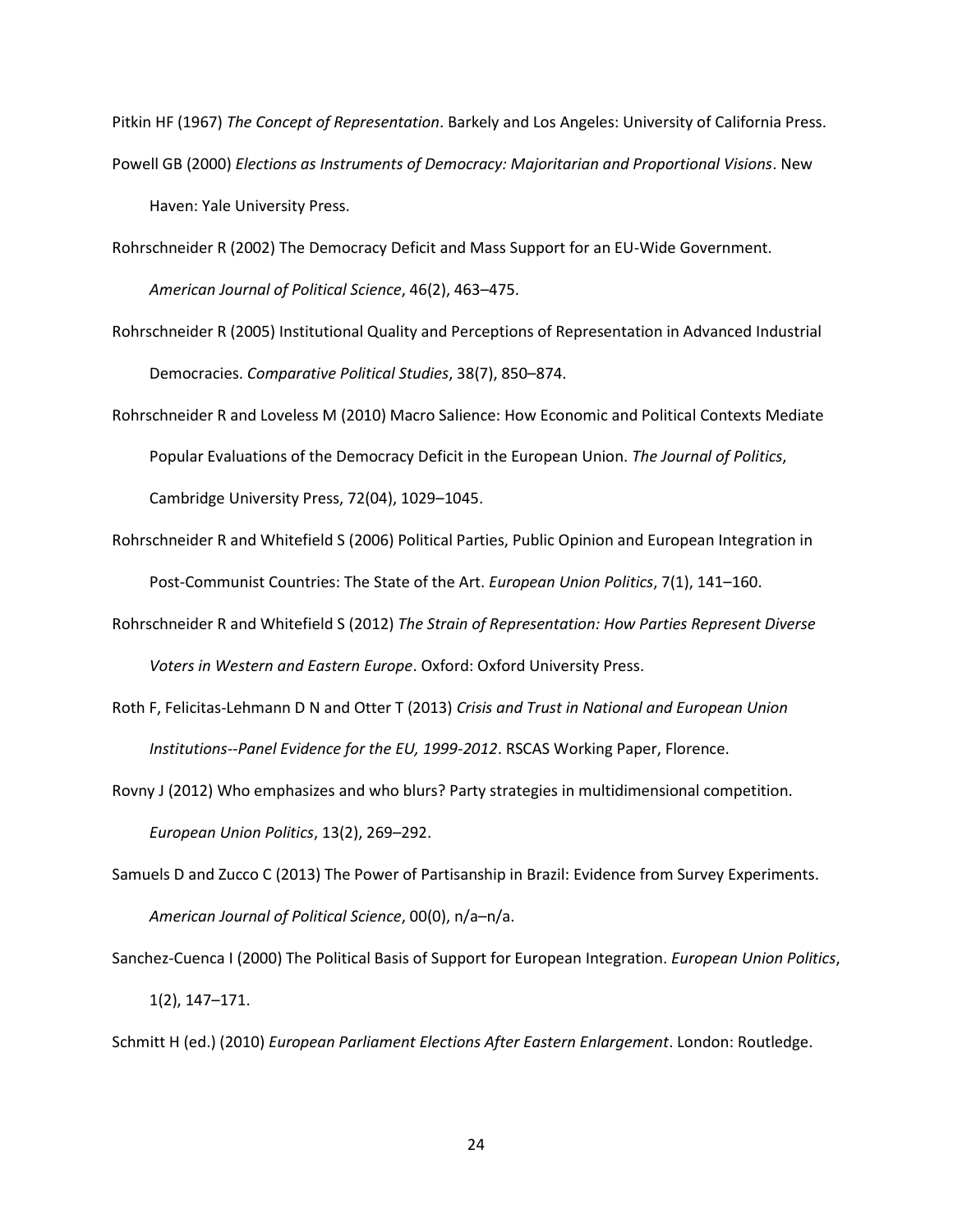- Schmitt H and Thomassen J (eds) (1999) *Political representation and legitimacy in the European Union*. Oxford: Oxford University Press.
- Schmitt H and Thomassen J (2009) The EU Party System after Eastern Enlargement. *Journal of European Integration*, 31(5), 569–587.
- Thomassen J (ed.) (2009) *The Legitimacy of the European Union After Enlargement*. Oxford: Oxford University Press.
- Thomassen J and Schmitt H (1997) Policy Representation. *European Journal of Political Research*, 32,

165–184.

- Van der Brug W and van der Eijk C (eds) (2007) *European Elections and Domestic Politics Lessons from the Past and Scenarios for the Future*. Notre Dame: Notre Dame Press.
- Wagner A and Weßels B (2012) Parties and their Leaders. Does it matter how they match? The German General Elections 2009 in comparison. *Electoral Studies*, 31(1), 72–82.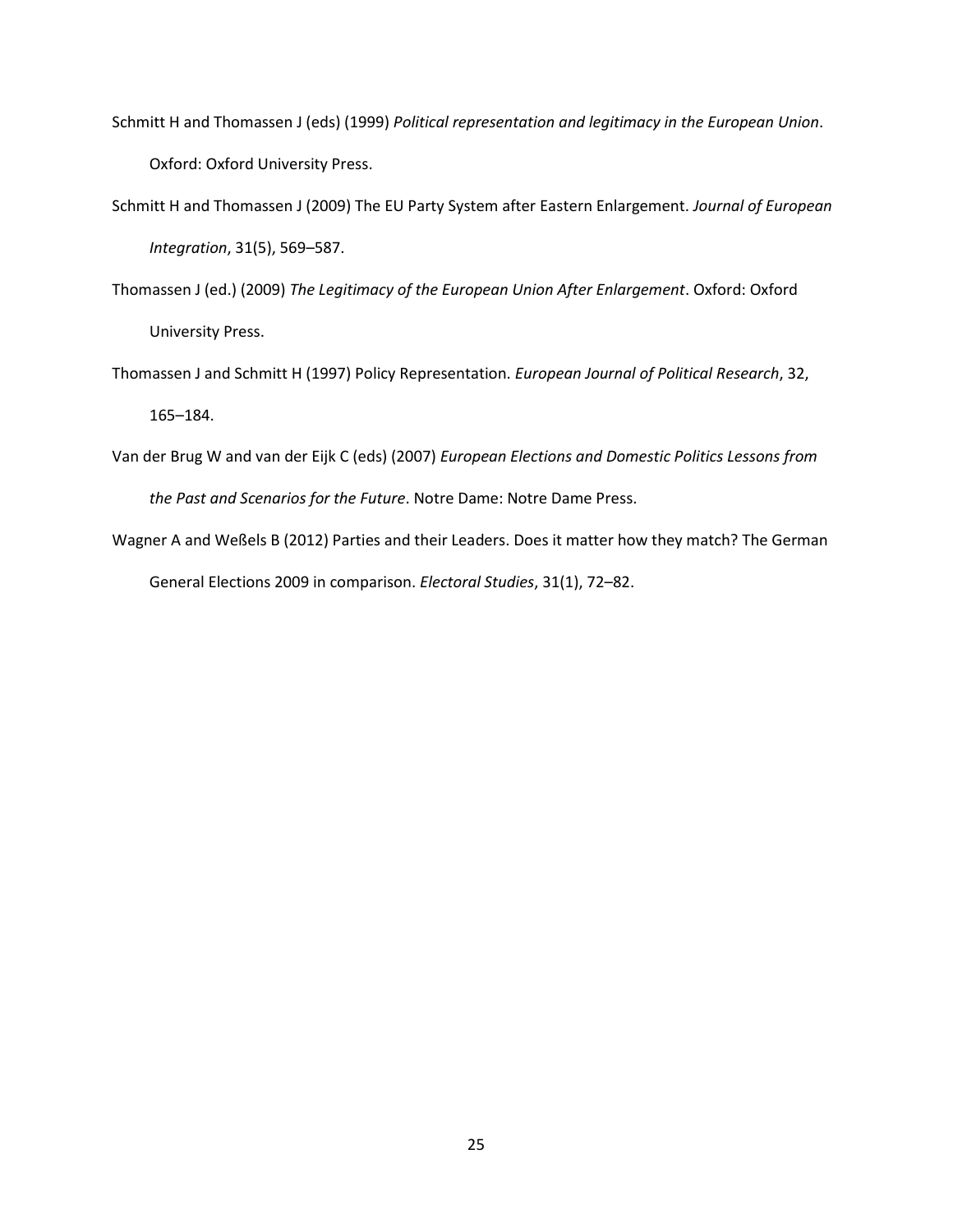|                      | Juncker | Schulz | Verhofstadt |
|----------------------|---------|--------|-------------|
| Austria              | 43.90%  | 39.77% | 15.80%      |
| Belgium              | 31.09%  | 25.55  | 69.46       |
| <b>Bulgaria</b>      | 13.45%  | 17.63% | 4.63%       |
| Croatia              | 11.97%  | 10.58% | 4.08%       |
| Cyprus               | 17.17%  | 12.08% | 5.66%       |
| Czech Republic       | 4.5%    | 5.69%  | 3.40%       |
| Denmark              | 17.42%  | 11.34% | 3.23%       |
| Estonia              | 4.32%   | 5.24%  | 2.12%       |
| Finland              | 25.18%  | 17.24% | 11.50%      |
| <b>Flanders</b>      | 34.40%  | 26.72% | 77.28%      |
| France               | 12.48%  | 16.67% | 2.42%       |
| Germany              | 63.65%  | 66.93% | 8.01%       |
| <b>Great Britain</b> | 8.4%    | 2.03%  | 1.2%        |
| Greece               | 21.84%  | 18.25% | 1.76%       |
| Hungary              | 9.15%   | 9.69%  | 6.16%       |
| Ireland              | 13.41%  | 5.00%  | 13.15%      |
| Italy                | 13.20%  | 20.26% | 8.71%       |
| Latvia               | 14.69%  | 4.17%  | 2.75%       |
| Lithuania            | 5.47%   | 7.48%  | 4.11%       |
| Luxembourg           | 80.48%  | 45.91% | 23.05%      |
| Malta                | 34.37%  | 49.82% | 4.23%       |
| Netherlands          | 23.44%  | 16.00% | 24.16%      |
| Northern Ireland     | 10.36%  | 9.17%  | 4.73%       |
| Poland               | 5.56%   | 6.79%  | 5.15%       |
| Portugal             | 12.58%  | 9.20%  | 4.94%       |
| Romania              | 5.42%   | 11.64% | 3.34%       |
| Slovakia             | 6.58%   | 6.48%  | 5.11%       |
| Slovenia             | 17.67%  | 15.84% | 8.92%       |
| Spain                | 10.94%  | 10.32% | 3.35%       |
| Sweden               | 21.15%  | 11.54% | 5.16%       |
| UK                   | 8.87%   | 3.73%  | 2.04%       |
| Wallonia             | 25.58%  | 23.97% | 58.82%      |
| EU mean              | 18.91%  | 16.87% | 8.78%       |

Table 1: Candidate recognition rates (i.e. percent of the sample correctly identifying the candidates)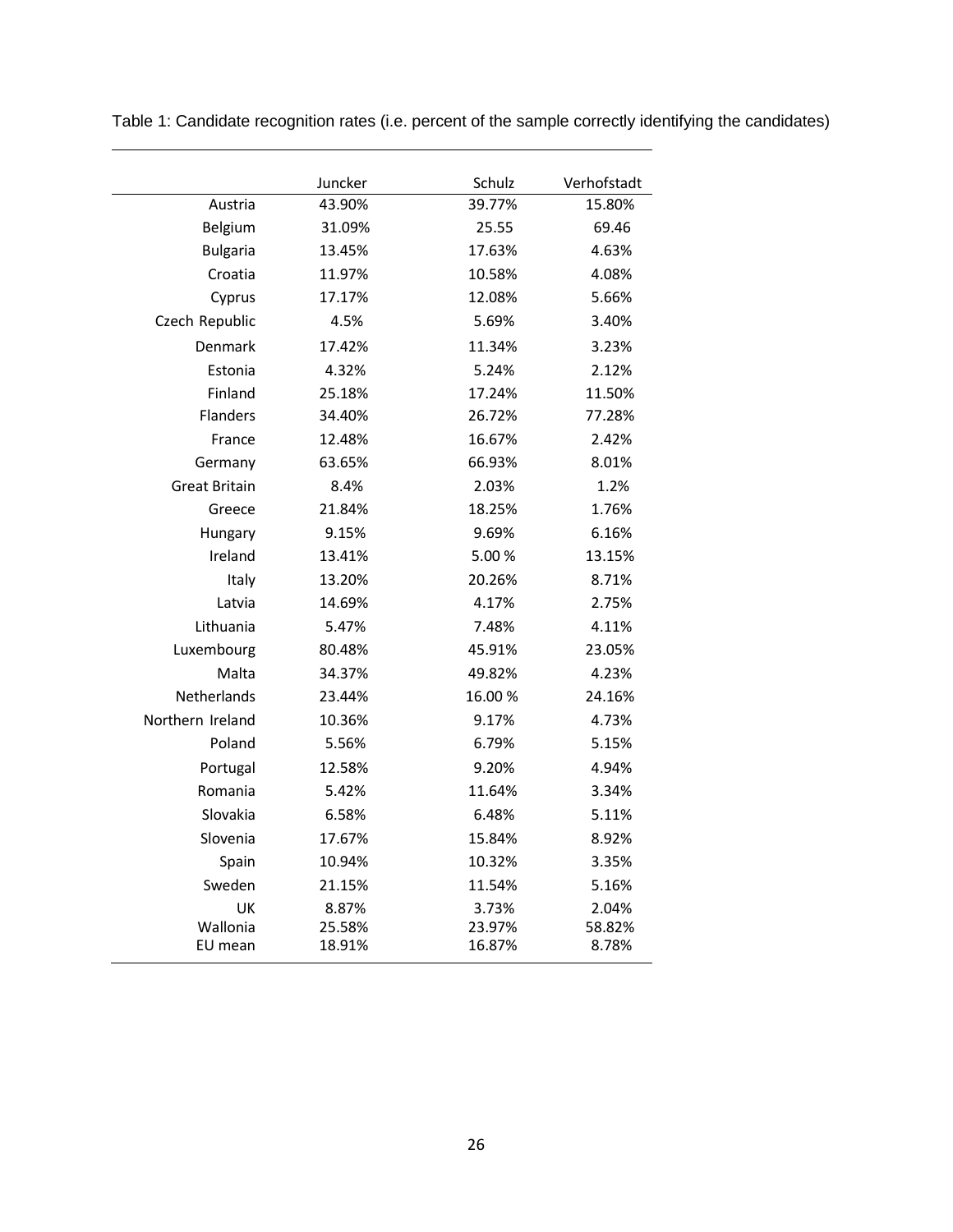| <b>Empty Model</b>                 |                       | Model 2: effect of   | Model 3 Effect of recognition moderated |
|------------------------------------|-----------------------|----------------------|-----------------------------------------|
|                                    |                       | GDP (H1b)            | by attitudes towards the EU (H2)        |
| Fixed effects                      |                       |                      |                                         |
| Intercept                          | $0.489$ *** $(0.016)$ | $0.156$ *** (0.011)  | $0.156***$ (0.011)                      |
| Recognition                        |                       | 0.001(0.006)         | $-0.002(0.006)$                         |
| Support EU<br>integration          |                       | $0.154$ (0.013)      | $0.153***$ (0.013)                      |
| Demo performance<br>(country)      |                       | $0.545***$ (0.005)   | $0.546$ *** (0.005)                     |
| EU knowledge                       |                       | $-0.015$ *** (0.004) | $-0.016$ <sup>***</sup> (0.004)         |
| Interest in politics               |                       | 0.00003(0.003)       | 0.0001(0.003)                           |
| <b>Education secondary</b>         |                       | $0.012$ *** (0.003)  | $0.012$ *** (0.003)                     |
| <b>Education tertiary</b>          |                       | $-0.073$ (0.007)     | $-0.073$ (0.007)                        |
| Age                                |                       | $0.018***$ (0.002)   | $0.018$ *** (0.002)                     |
| Female                             |                       | $0.030***$ (0.004)   | $0.030***$ (0.004)                      |
| Religiosity                        |                       | $-0.004(0.003)$      | $-0.004(0.003)$                         |
| Union                              |                       | $0.092$ *** (0.004)  | $0.092$ *** (0.004)                     |
| <b>Economic situation</b>          |                       | $0.025$ *** (0.004)  | $0.026$ *** (0.004)                     |
| Subjective class                   |                       | $0.055$ *** (0.008)  | $0.054$ *** (0.008)                     |
| Unemployed                         |                       | $-0.002(0.004)$      | $-0.002(0.004)$                         |
| QoG                                |                       | 0.003(0.053)         | 0.002(0.052)                            |
| GDP                                |                       | $-0.137*$ (0.065)    | $-0.136*(0.065)$                        |
| <b>Recognition X</b><br>Support EU |                       |                      | $0.070$ <sup>***</sup> (0.014)          |
| Random effects<br>(variance)       |                       |                      |                                         |
| Intercept                          | 0.0077                | 0.0020               | 0.0020                                  |
| Recognition                        |                       | 0.0045               | 0.0005                                  |
| Support EU<br>integration          |                       | 0.0043               | 0.0043                                  |
| Residuals                          | .0541                 | 0.0298               | 0.0297                                  |
| N (individuals)                    | 23380                 | 23380                | 23380                                   |
| N (country)                        | 28                    | 28                   | 28                                      |
| LL                                 | 889                   | 7966                 | 7978                                    |
| <b>AIC</b>                         | $-1774$               | $-15884$             | $-1590.$                                |

Table 2: Explaining the subjective evaluation of EU's democratic performance

standard errors in parenthesis; Notes: \* p<0.05; \*\*p<0.01; \*\*\*p<0.00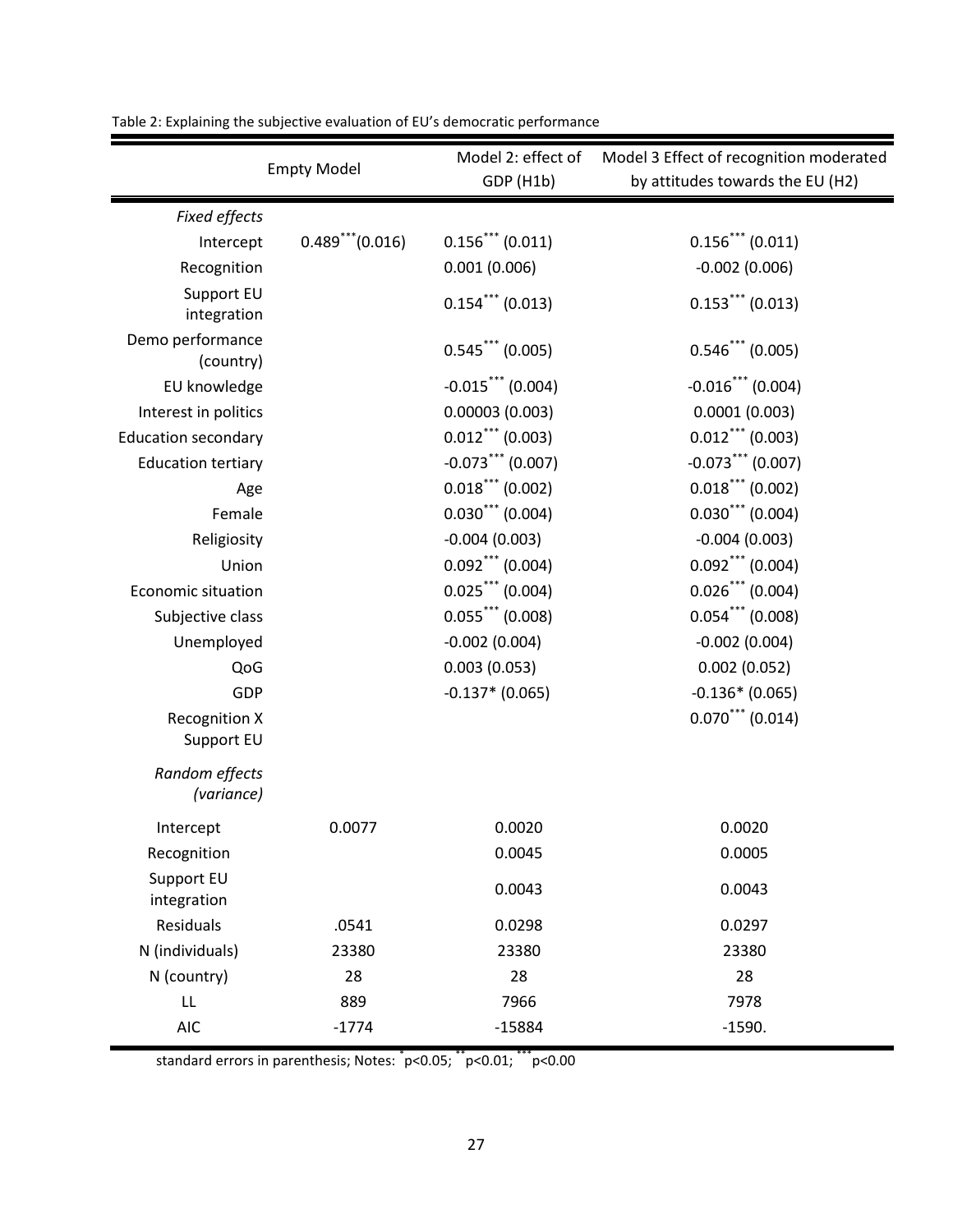| Table 3: Explaining the subjective evaluation of EU's democratic performance, by partisanship |  |
|-----------------------------------------------------------------------------------------------|--|
|-----------------------------------------------------------------------------------------------|--|

|                                                                 | Model 4: Schulz<br>recognition and<br>partisanship, SD | Model 5: Schulz<br>recognition and<br>partisanship, SD        | Model 6: Junker<br>recognition and<br>partisanship, EPP | Model 7: Junker<br>recognition and<br>partisanship, EPP | Model 8: Verhofstad<br>recognition and<br>partisanship, ALDE | Model 9: Verhofstad<br>recognition and<br>partisanship, ALDE |
|-----------------------------------------------------------------|--------------------------------------------------------|---------------------------------------------------------------|---------------------------------------------------------|---------------------------------------------------------|--------------------------------------------------------------|--------------------------------------------------------------|
| Fixed effects                                                   |                                                        |                                                               |                                                         |                                                         |                                                              |                                                              |
|                                                                 | Intercept 0.085*** (0.012)                             | $0.088$ (0.013)                                               | $0.079$ *** (0.015)                                     | $0.082$ (0.015)                                         | $0.079$ *** (0.015)                                          | $0.082$ *** (0.015)                                          |
| Recognition (party<br>candidate)                                | 0.003(0.004)                                           | $-0.010(0.007)$                                               | $-0.004(0.006)$                                         | $-0.028$ (0.010)                                        | $-0.004(0.006)$                                              | $-0.028$ (0.010)                                             |
|                                                                 | Party ID -0.004 (0.011)                                | 0.001(0.011)                                                  | $-0.004(0.005)$                                         | $-0.004(0.005)$                                         | $-0.004(0.005)$                                              | $-0.004(0.005)$                                              |
| Support EU integration 0.156 <sup>***</sup> (0.013)             |                                                        | $0.148$ (0.013)                                               | $0.164$ (0.015)                                         | $0.159$ (0.015)                                         | $0.164$ (0.015)                                              | $0.159$ (0.015)                                              |
| Demo performance 0.555*** (0.006) 0.555*** (0.006)<br>(country) |                                                        |                                                               | $0.563***$ (0.006)                                      | $0.563***$ (0.006)                                      | $0.563$ (0.006)                                              | $0.563$ (0.006)                                              |
|                                                                 |                                                        | EU knowledge -0.017*** (0.004) -0.017*** (0.004)              | $-0.017$ *** (0.004)                                    | $-0.017$ *** (0.004)                                    | $-0.017$ *** (0.004)                                         | $-0.017$ *** (0.004)                                         |
| Interest in politics -0.001 (0.003)                             |                                                        | $-0.001(0.003)$                                               | $-0.003(0.004)$                                         | $-0.003(0.004)$                                         | $-0.003(0.004)$                                              | $-0.003(0.004)$                                              |
| Education secondary 0.012*** (0.003) 0.012*** (0.003)           |                                                        |                                                               | $0.009^*$ (0.004)                                       | $0.009^* (0.004)$                                       | $0.009^* (0.004)$                                            | $0.009^*$ (0.004)                                            |
| Education tertiary -0.072*** (0.007) -0.073*** (0.007)          |                                                        |                                                               | $-0.070$ <sup>***</sup> (0.008)                         | $-0.070$ <sup>***</sup> (0.008)                         | $-0.070$ *** (0.008)                                         | $-0.070$ *** (0.008)                                         |
|                                                                 | Age 0.019*** (0.002) 0.019*** (0.002)                  |                                                               | $0.019$ *** (0.003)                                     | $0.019$ *** (0.003)                                     | $0.019$ (0.003)                                              | $0.019$ (0.003)                                              |
|                                                                 | Female 0.027 <sup>***</sup> (0.004)                    | $0.027$ *** (0.004)                                           | $0.034$ (0.005)                                         | $0.034$ (0.005)                                         | $0.034$ (0.005)                                              | $0.034$ (0.005)                                              |
|                                                                 | Religiosity -0.006 (0.003)                             | $-0.006(0.003)$                                               | $-0.003(0.003)$                                         | $-0.003(0.003)$                                         | $-0.003(0.003)$                                              | $-0.003(0.003)$                                              |
|                                                                 | Union 0.091*** (0.004)                                 | $0.091$ (0.004)                                               | $0.089$ *** (0.004)                                     | $0.089$ (0.004)                                         | $0.089$ *** (0.004)                                          | $0.089$ *** (0.004)                                          |
| Economic situation 0.023*** (0.004)                             |                                                        | $0.023$ (0.004)                                               | $0.023$ (0.004)                                         | $0.023***$ (0.004)                                      | $0.023$ (0.004)                                              | $0.023$ *** (0.004)                                          |
|                                                                 | Subjective class $0.055***$ (0.008)                    | $0.055$ *** (0.008)                                           | $0.052$ *** (0.009)                                     | $0.052$ *** (0.009)                                     | $0.052$ *** (0.009)                                          | $0.052$ *** (0.009)                                          |
|                                                                 | Unemployed -0.004 (0.004)                              | $-0.004(0.004)$                                               | $-0.005(0.005)$                                         | $-0.005(0.005)$                                         | $-0.005(0.005)$                                              | $-0.005(0.005)$                                              |
|                                                                 | QoG -0.127 <sup>**</sup> (0.049)                       | $-0.124*(0.049)$                                              | $-0.052(0.065)$                                         | $-0.050(0.064)$                                         | $-0.052(0.065)$                                              | $-0.050(0.064)$                                              |
| GDP                                                             | 0.004(0.039)                                           | 0.002(0.039)                                                  | $-0.026(0.053)$                                         | $-0.028(0.052)$                                         | $-0.026(0.053)$                                              | $-0.028(0.052)$                                              |
| Candidate visits<br>(weighted by N of MEP)                      |                                                        | $0.182$ <sup>***</sup> (0.036) $0.181$ <sup>***</sup> (0.036) | $-0.043(0.037)$                                         | $-0.049(0.038)$                                         | $-0.043(0.037)$                                              | $-0.049(0.038)$                                              |
| <b>Recognition X</b><br>Party ID                                |                                                        | $-0.020*$ (0.008)                                             |                                                         | $-0.005(0.011)$                                         |                                                              | $-0.005(0.011)$                                              |
| <b>Recognition X</b><br>Support EU                              |                                                        | $0.035***$ (0.011)                                            |                                                         | $0.050$ (0.016)                                         |                                                              | $0.050$ (0.016)                                              |
| Random effects<br>(variance)                                    |                                                        |                                                               |                                                         |                                                         |                                                              |                                                              |
| Intercept                                                       | 0.0015                                                 | 0.0016                                                        | 0.0013                                                  | 0.0013                                                  | 0.0017                                                       | 0.0017                                                       |
| Support EU integration                                          | 0.0040                                                 | 0.0041                                                        | 0.0034                                                  | 0.0034                                                  | 0.0047                                                       | 0.0049                                                       |
| Recognition                                                     | 0.0002                                                 | 0.0002                                                        | 0.0001                                                  | 0.0001                                                  | 0.0003                                                       | 0.0003                                                       |
| Party ID                                                        | 0.0033                                                 | 0.0032                                                        | 0.0029                                                  | 0.0029                                                  | 0.0002                                                       | 0.0002                                                       |
| Residuals                                                       | 0.0328                                                 | 0.0294                                                        | 0.0289                                                  | 0.0289                                                  | 0.0295                                                       | 0.0295                                                       |
| N (individuals)                                                 | 21249                                                  | 21249                                                         | 20362                                                   | 20362                                                   | 18612                                                        | 18612                                                        |
| N (country)                                                     | 28                                                     | 28                                                            | 27                                                      | 27                                                      | 24                                                           | 24                                                           |
| LL                                                              | 7215                                                   | 7223                                                          | 7099                                                    | 7104                                                    | 6306                                                         | 6311                                                         |
| AIC                                                             | $-14370$                                               | $-14382$                                                      | $-14137$                                                | $-14154$                                                | $-12552$                                                     | $-12558$                                                     |

standard errors in parenthesis; Notes: \* p<0.05; \*\*p<0.01; \*\*\*p<0.00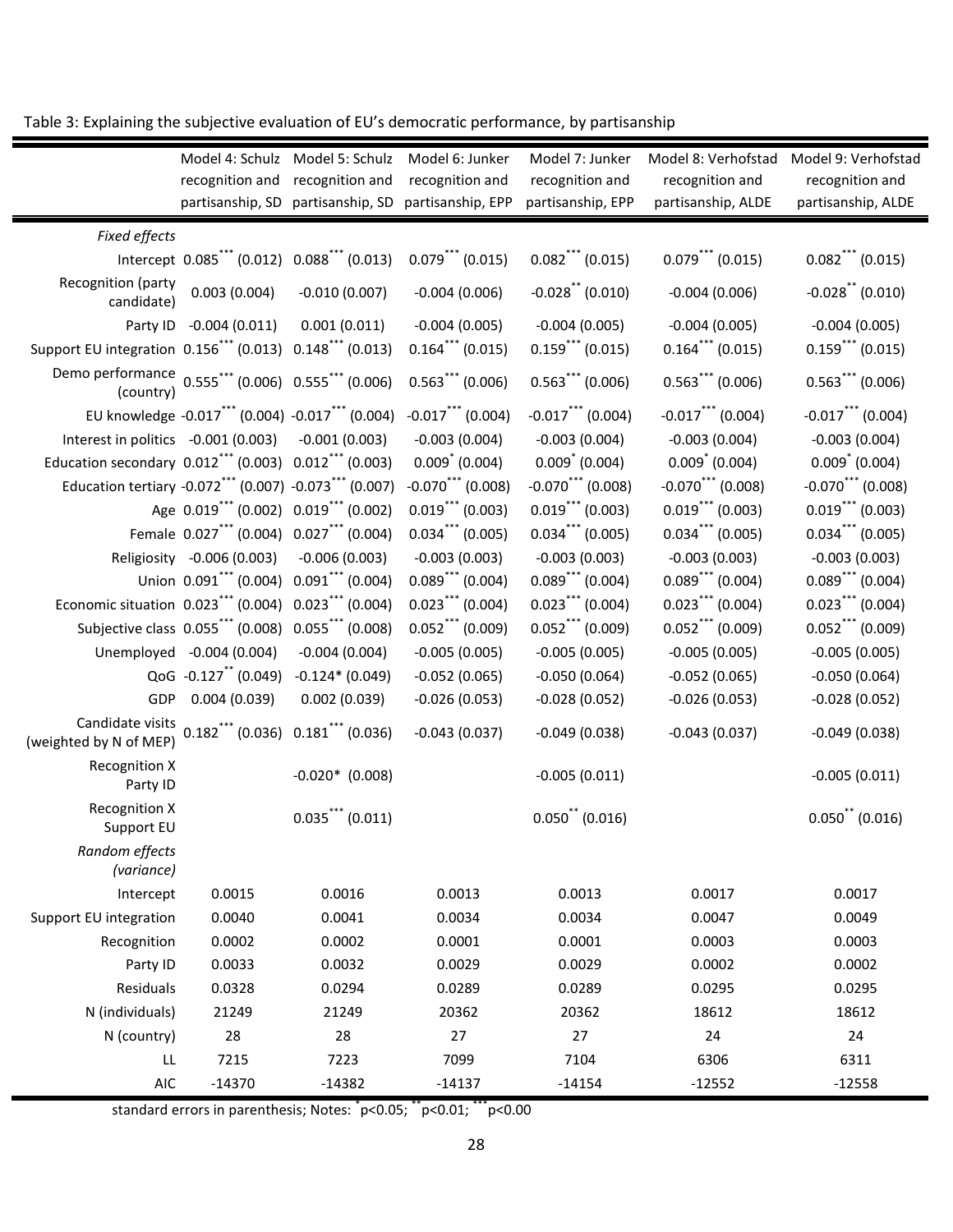

Figure 1: Marginal effect of recognition depending on support for EU integration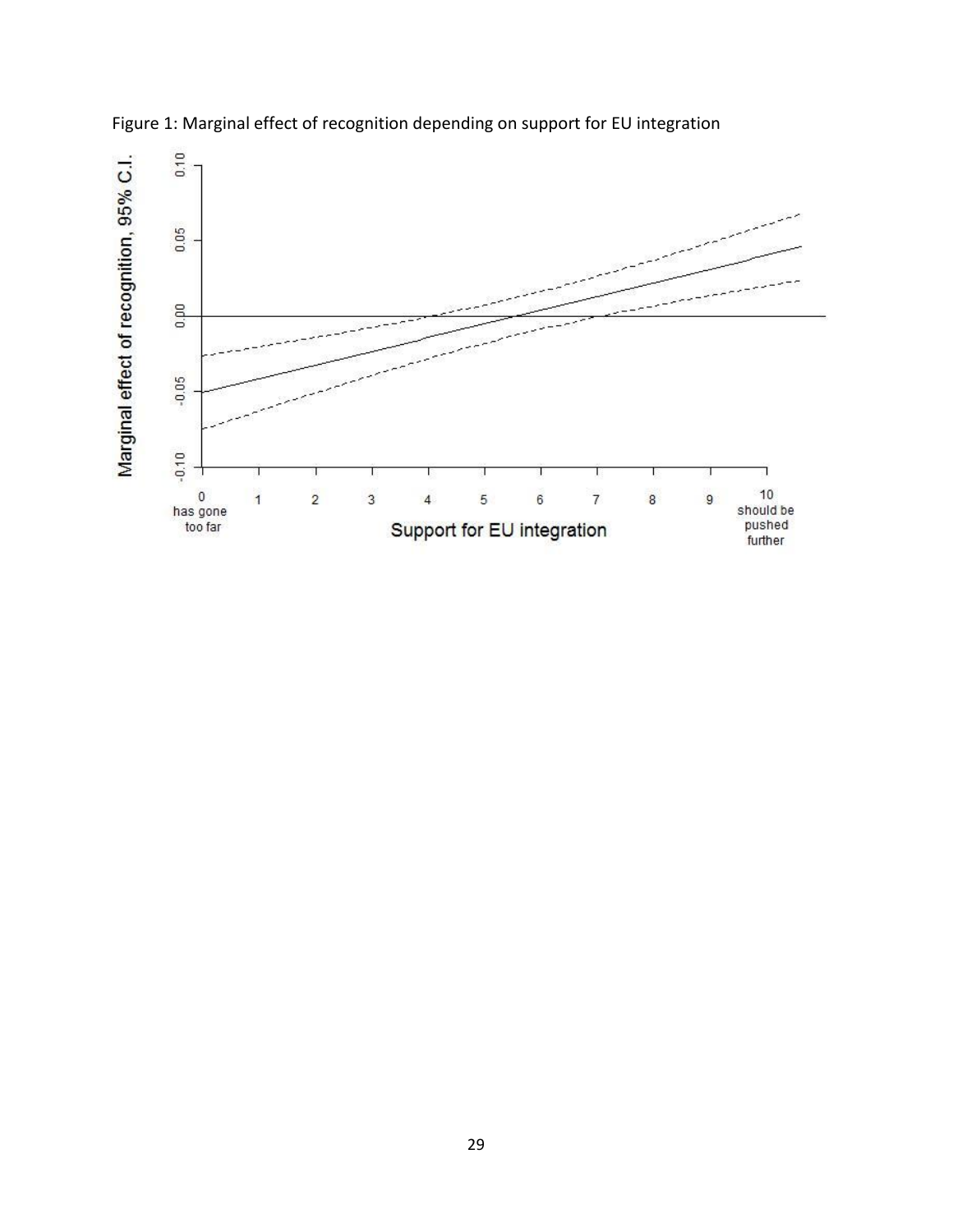







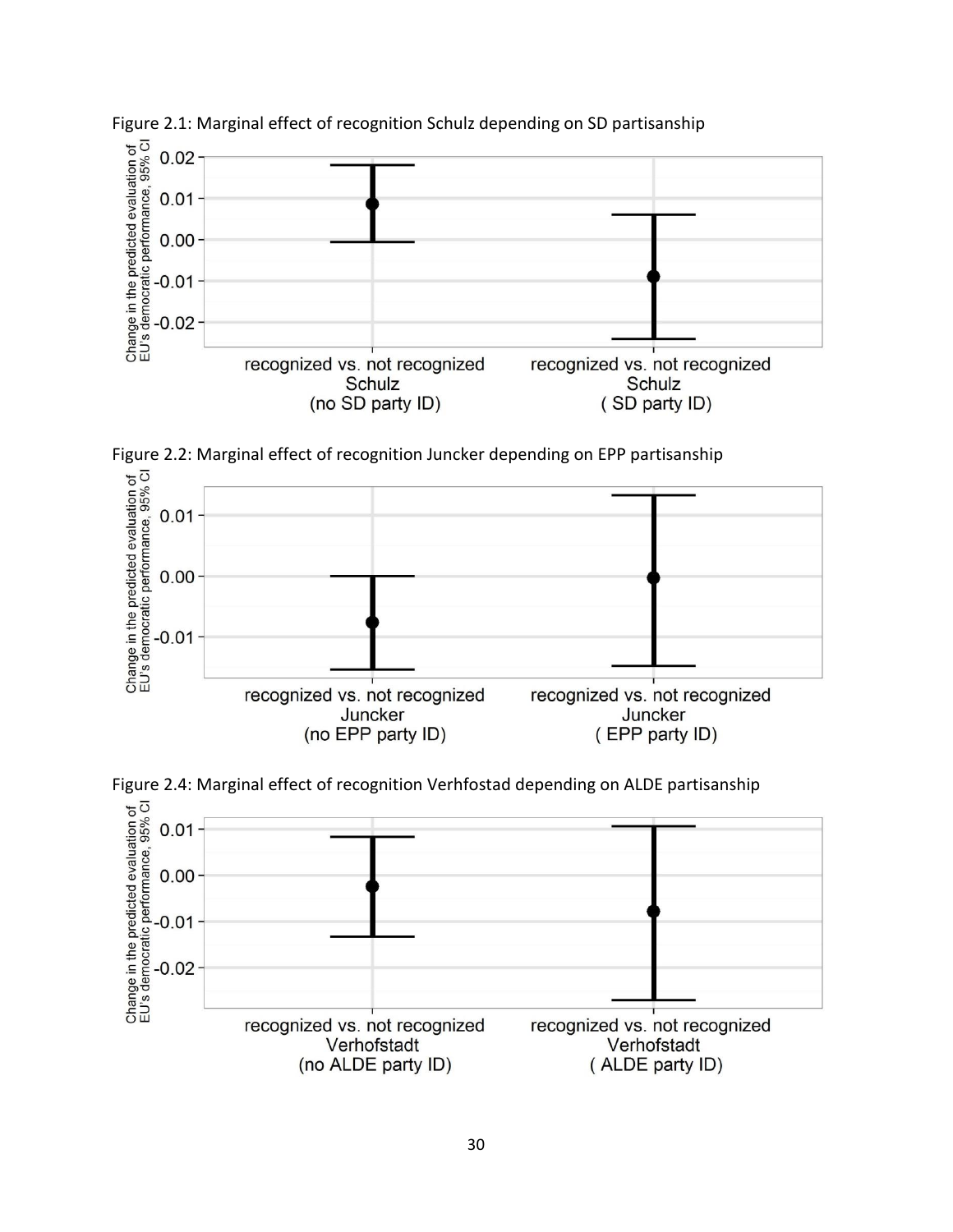**APPENDIX 1.** Variable description.

#### *Dependent variable:*

**Democratic performance of the EU:** additive index computed as the mean of three variables: R trusts in the institutions of the EU (original question wording Qp6.2), whether R perceives that the European parliament takes into consideration the concerns of citizens (original question wording Qp6.4), and whether R perceives that one's voice counts in the EU(original question wording D72.1) . Rescaled to take values between 0 (lowest evaluation) and 1 (highest evaluation).

*Explanatory variables, individual component (level 1), original question available at the following link:* eeshomepage.net/wp-

content/uploads/2015/01/EB0817UKXTRA.pdf

- **Recognition:** computed as the summation of three variables **Junker recognition, Schulz recognition** and **Verhofstad recognition,** rescaled to take values between 0 (did not recognize any of the candidates) and 1 (recognized all three of the candidates).
- **Junker recognition:** original question QPP24, recoded 1 for those who correctly identify the European People's Party /(NATIONAL PARTY) assupporting Junker's nomination and 0 otherwise. 'Don't Know' answers were coded as incorrect answers as we consider that they reflect a degree of ignorance similar to the one reflected by incorrect answers (see Luskin and Bullock, 2006; Sturgis *et al.,* 2008; Hansen, 2009a.)
- **Schulz recognition:** original question QPP24, recoded 1 for those who correctly identify the Socialist & Democrats/(NATIONAL PARTY) as supporting Junker's nomination and 0 otherwise. 'Don't Know' answers were coded as incorrect answers as we consider that they reflect a degree of ignorance similar to the one reflected by incorrect answers(see Luskin and Bullock, 2006; Sturgis *et al.,* 2008; Hansen, 2009a.)
- **Verhofstad recognition:** original question QPP24, recoded 1 for those who correctly identify the Liberals and Allies Group/(NATIONAL PARTY) as supporting Junker's nomination and 0 otherwise. 'Don't Know' answers were coded as incorrect answers as we consider that they reflect a degree of ignorance similar to the one reflected by incorrect answers (see Luskin and Bullock, 2006; Sturgis *et al.,* 2008; Hansen, 2009a.)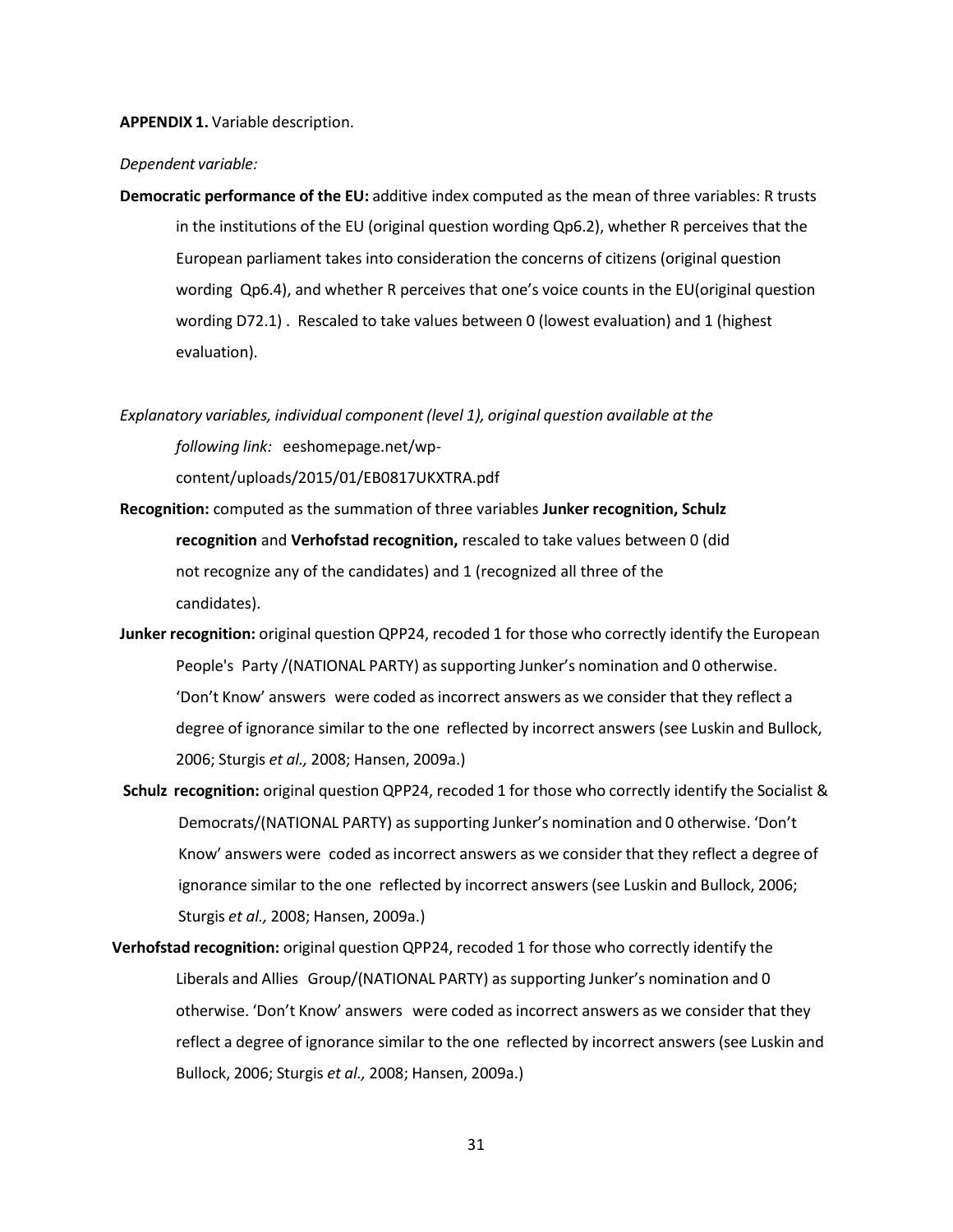Note: in countries where two or more parties were expected to join an EP group, the biggest party was mentioned. In countries where there was no party supporting one of the four EP groups, only the name of the EP group was provided.

- **Partisanship:** original question QP21, recode 1 for those who consider themselves close to a party supporting a specific candidate( parties belonging to the SD party group in the case of Schulz, parties belonging to the EPP party group in the case on Junker and parties belonging to the ALDE party group in the case of Verhofstad) and 0 otherwise.
- **Support EU integration:** original question wording QPP18 order wasreversed and rescaled in the analysis, the final variables takes values for 0 reflecting that the respondent considers that "European unification has already gone too far" to  $1$  reflecting that the respondent considers 'European unification should be pushed further.
- **Demo performance (country)**: index computed as the mean of three variables: R trusts in the institutions of country (original question wording Qpp9.1), whether R perceives that the national parliament takes into consideration the concerns of citizens (original question wording Qpp9.2), and whether R perceives that one's voice counts in the country (original question wording D72.2) . Rescaled to take values between 0 (lowest evaluation) and 1 (highest evaluation).
- **EU Knowledge:** measure of political knowledge that ranges from 0 to 5, reflecting the correct True/False answers given by each respondent to. "Don't Know" answers were coded as incorrect answers as we consider that they reflect a degree of ignorance similar to the one reflected by incorrect answers (see Luskin and Bullock, 2006; Sturgis *et al.,* 2008; Hansen, 2009a).

QPP23.1. Switzerland is a member of the EU. True/False

QPP23.2 Each Member State electsthe same number of representativesto the European Parliament. True/False

- **Interest in politics:** original wording QP6.9 Answers order was reversed and rescaled in the analysis, the final variablestakes values for 0 reflecting 'No, not at all' to 1 reflecting 'yes totally'.
- **EU membership:** original question wording QP7, recoded to take 1'EU membership is a good thing' and 0 otherwise.

**Married:** original question D7c, recoded to 1 married and 0 otherwise.

**Secondary education:** original question VD11, recoded 1 for those who ended their education between the age of 16 and 19 and 0 otherwise.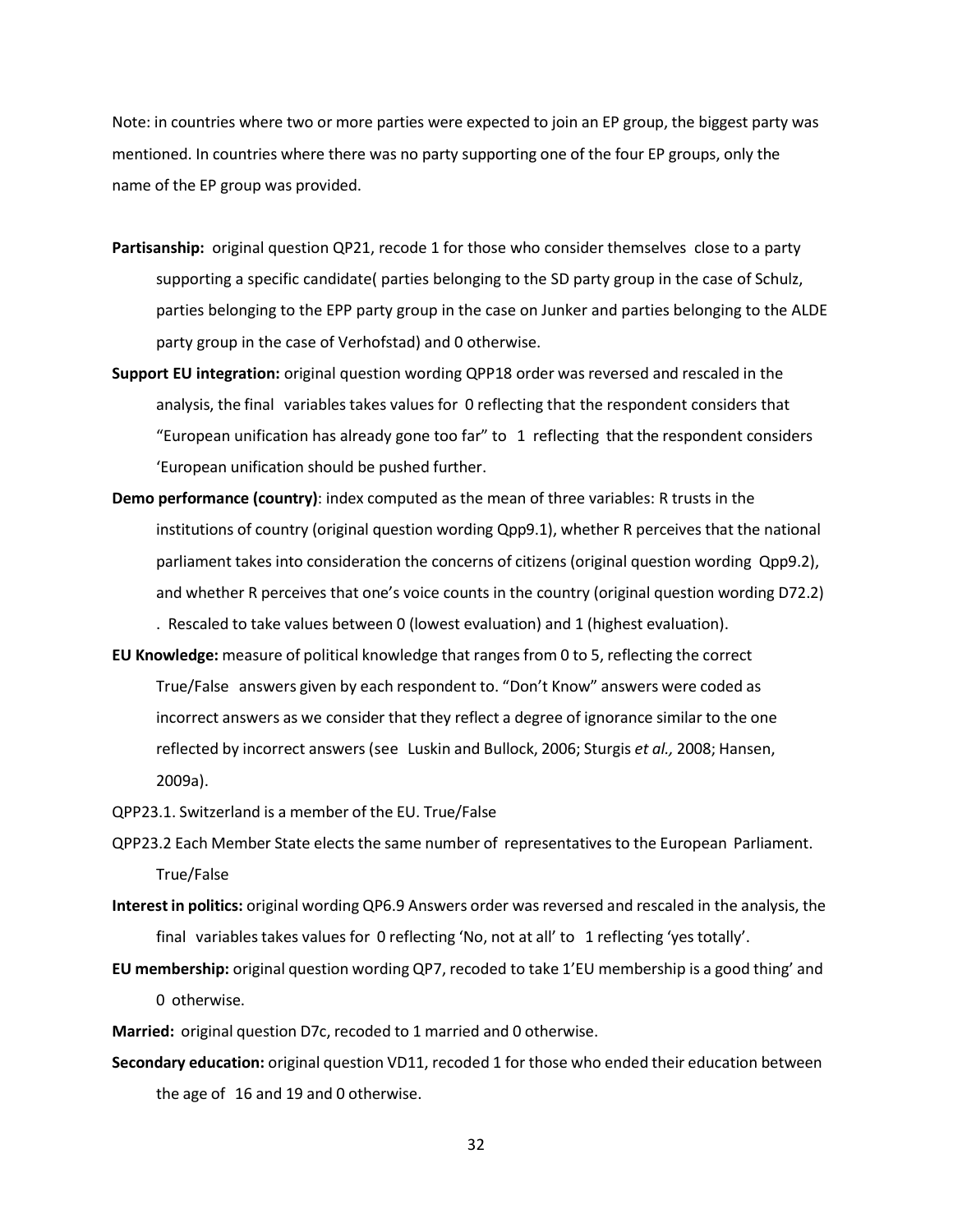**Tertiary education:** original question VD8, recoded 1 for those who ended their education after the age

of 20 and 0 otherwise.

**Age:** original question VD11.

**Female:** original question D10, recoded to 1 'female' and 0 'men'.

**Unemployed:** original question C14, recoded to 1 'unemployed' and 0 'otherwise'.

**Rural:** original question D25, recoded to 1 'rural residence' and 0 'otherwise'.

**Religious:** original question D75, recoded to take values between 0 'never attendsreligiousservices' to

1 'attends religious services more than once a week '.

**Union member:** original question D76, recoded 1 if respondent and/or somebody else in the household is union member and 0 otherwise

#### *Explanatory variables, macro component (level 2)*

- **QoG:** an additive index, compute as the mean the six Worldwide Governance Indicators (cites): voice and accountability, political stability and absence of violence, government effectiveness, regulatory quality, rule of law, and control of corruption, measured in 2013 (source: <http://info.worldbank.org/governance/wgi/index.aspx#home> ) the six indicators are highly correlated and constitute a reliable scale (alpha=0.95); rescaled to takes values between 0 (minimum) and 1 (maximum).
- **GDP:** natural logarithm of GDP per capita as reported by EUROSTAT for 2013 (source: ); rescaled to takes values between 0 (minimum) and 1 (maximum).
- **Candidate visits:** number of campaigning days a given candidate spent in a given country in the two month before the EP elections divide by the number of MEPs (as a control for population size) of the country.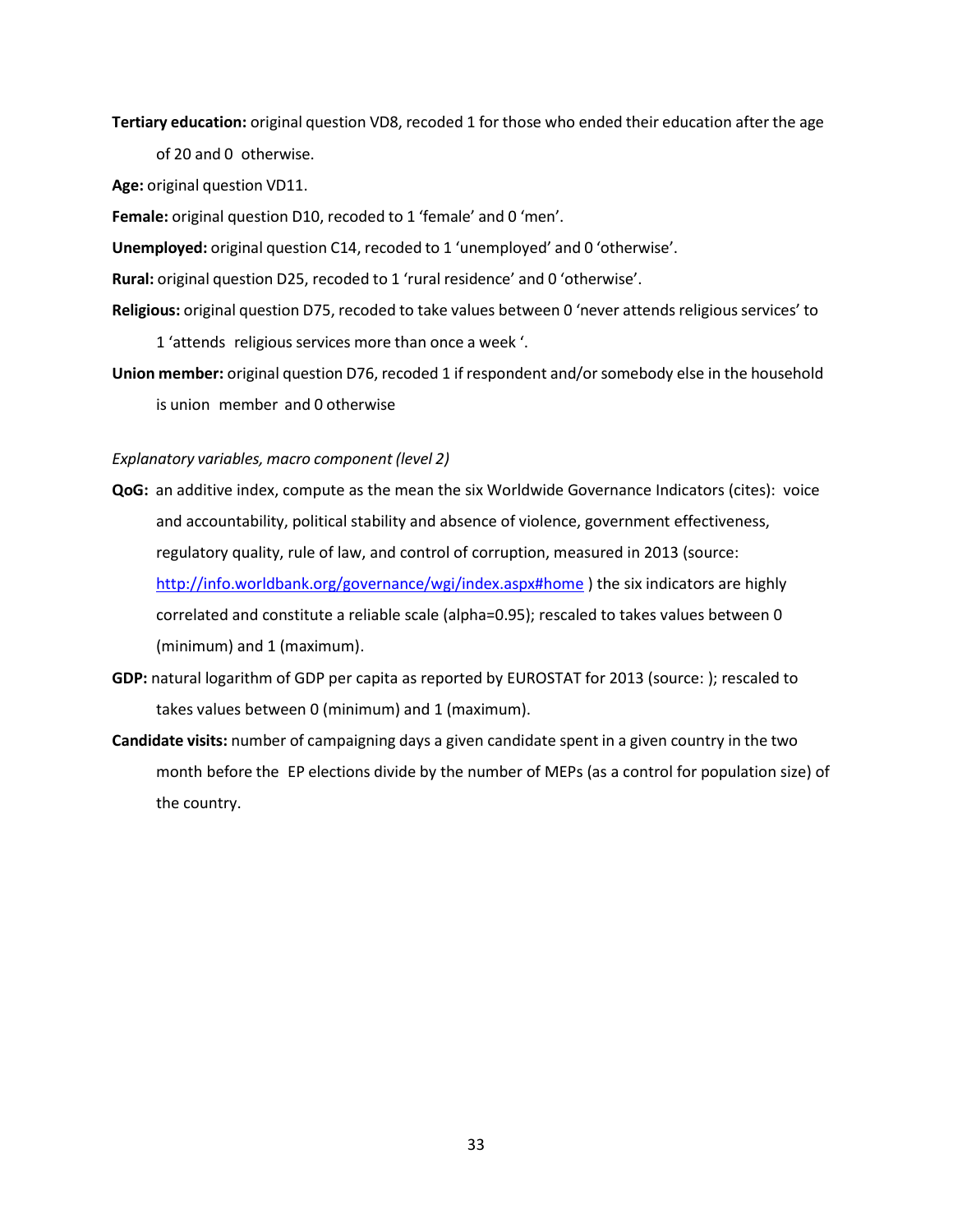| <b>Empty Model</b>                 |                                  | Model 2: effect of             | Model 3 Effect of recognition moderated |
|------------------------------------|----------------------------------|--------------------------------|-----------------------------------------|
|                                    |                                  | GDP (H1b)                      | by attitudes towards the EU (H2)        |
| Fixed effects                      |                                  |                                |                                         |
| Intercept                          | $0.489$ <sup>***</sup> $(0.016)$ | $0.156$ *** (0.011)            | $0.156$ (0.011)                         |
| Recognition                        |                                  | $-0.001(0.004)$                | $-0.001(0.004)$                         |
| Support EU<br>integration          |                                  | $0.154$ *** (0.013)            | $0.144$ *** (0.013)                     |
| Demo performance<br>(country)      |                                  | $0.546***$ (0.005)             | $0.546***$ (0.005)                      |
| EU knowledge                       |                                  | $-0.015$ *** (0.004)           | $-0.015$ *** (0.004)                    |
| Interest in politics               |                                  | 0.0001(0.003)                  | 0.0001(0.003)                           |
| <b>Education secondary</b>         |                                  | $0.012***$ (0.003)             | $0.012$ *** (0.003)                     |
| <b>Education tertiary</b>          |                                  | $-0.073$ *** (0.007)           | $-0.073$ *** (0.007)                    |
| Age                                |                                  | $0.018$ *** (0.002)            | $0.018$ *** (0.002)                     |
| Female                             |                                  | $0.030$ <sup>***</sup> (0.004) | $0.030$ <sup>***</sup> (0.004)          |
| Religiosity                        |                                  | $-0.004(0.003)$                | $-0.004(0.003)$                         |
| Union                              |                                  | $0.093***$ (0.004)             | $0.093***$ (0.004)                      |
| <b>Economic situation</b>          |                                  | $0.025***$ (0.004)             | $0.026$ *** (0.004)                     |
| Subjective class                   |                                  | $0.054$ *** (0.008)            | $0.054$ *** (0.008)                     |
| Unemployed                         |                                  | $-0.002(0.004)$                | $-0.002(0.004)$                         |
| QoG                                |                                  | $-0.135*(0.064)$               | $-0.140*(0.064)$                        |
| GDP                                |                                  | $-0.002(0.052)$                | $-0.0001(0.051)$                        |
| <b>Recognition X</b><br>Support EU |                                  |                                | $0.035$ *** (0.009)                     |
| Random effects<br>(variance)       |                                  |                                |                                         |
| Intercept                          | 0.0077                           | 0.0021                         | 0.0021                                  |
| Recognition                        |                                  | 0.0001                         | 0.0001                                  |
| Support EU<br>integration          |                                  | 0.0042                         | 0.0043                                  |
| Residuals                          | .0541                            | 0.0298                         | 0.0298                                  |
| N (individuals)                    | 23380                            | 23380                          | 23380                                   |
| N (country)                        | 28                               | 28                             | 28                                      |
| LL                                 | 889                              | 7965                           | 7973                                    |
| <b>AIC</b>                         | $-1774$                          | $-15882$                       | $-15895$                                |

**APPENDIX 2.** Robustness check, measuring recognition using a dichotomous variable, i.e. recognized any of the candidates vs. did not recognized any of the candidates